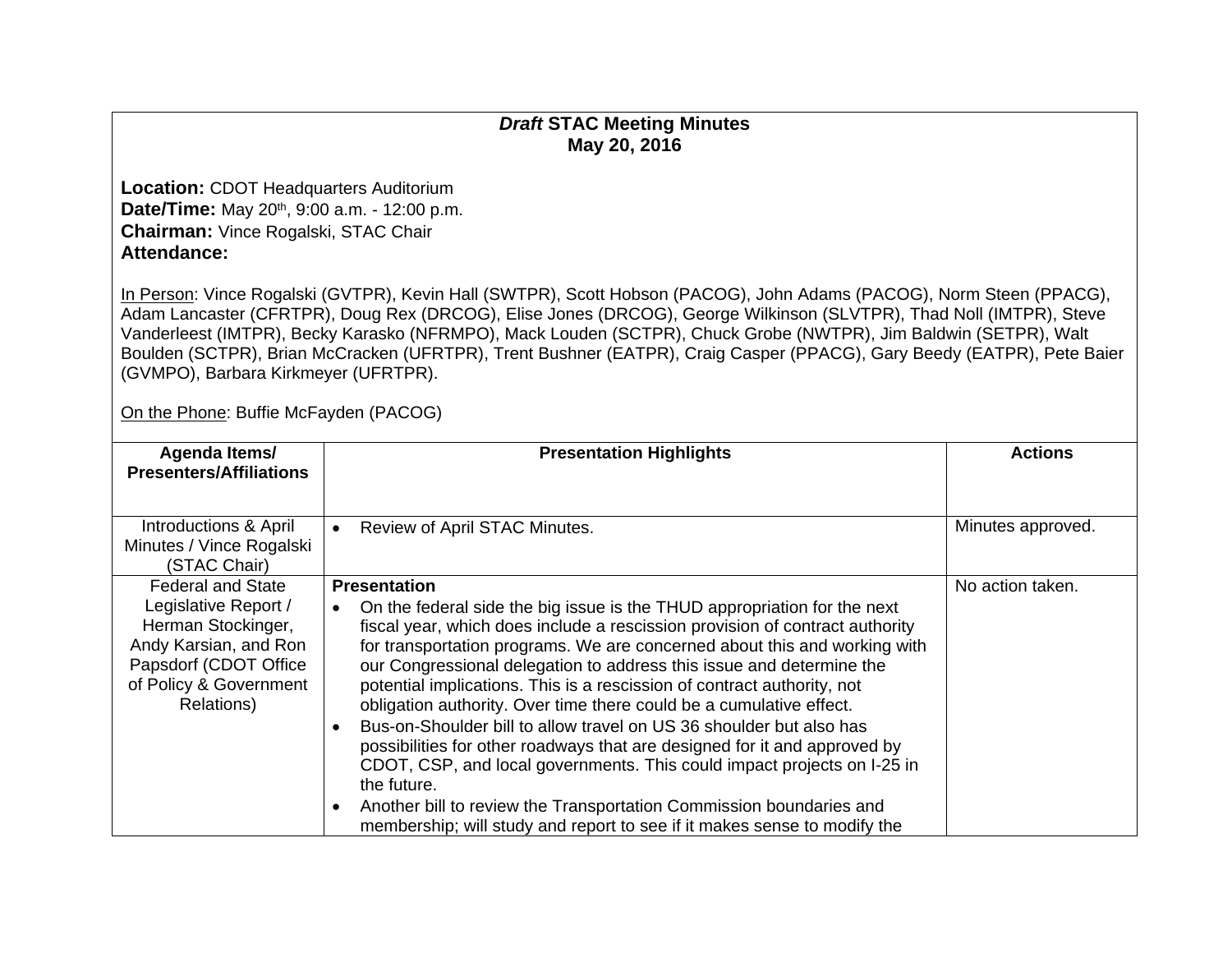| number and/or location of commissioners. Will look at lane miles,                      |  |
|----------------------------------------------------------------------------------------|--|
| population, funding, etc.                                                              |  |
| The I-70 tire tread bill died again this year in the Senate, in part because           |  |
| CDOT is doing too good a job as-is so it didn't seem necessary to create a             |  |
| new law.                                                                               |  |
| All the transportation funding bills failed despite general support voiced             |  |
| among many leaders in the Senate, and House, and the Governor.                         |  |
| One bill that did pass allocated \$198 million this year and \$158 million next        |  |
| year (for a total of \$358 million) from SB 228 to CDOT.                               |  |
| A FASTER fee bill would have taken away FASTER Transit funding and                     |  |
| diverted it to FASTER Safety, but that died in the House.                              |  |
| Another bill sought to allow free access to HOV lanes and to eliminate the             |  |
| requirement for users to purchase a transponder and toll deposit to use the            |  |
| HOV / tolling lanes. We worked with the sponsors and proposed that CDOT                |  |
| address administratively and "buy" the transponder and if the user only uses           |  |
| HOV then they'll never pay, but if they use toll lanes it will go to the previous      |  |
| fee/deposit structure.                                                                 |  |
|                                                                                        |  |
| <b>STAC Comments</b>                                                                   |  |
| Elise Jones: What is CDOT doing to get ready for the switch to HOV 3+? It<br>$\bullet$ |  |
| looks like the conversation around delaying the switch from HOV 2+ to HOV              |  |
| 3+ isn't going away.                                                                   |  |
| Andy Karsian: We are working with local communities, Plenary Roads, and                |  |
| members of the Legislature to spread the word and explain the change to                |  |
| the public. We'll probably see another bill like the one this year, but we hope        |  |
| to have a good conversation in the interim that will help balance the public's         |  |
| understanding before opposition develops. We were caught a bit flat-footed             |  |
| this time around but we won't let that occur again.                                    |  |
|                                                                                        |  |
| <b>Presentation</b>                                                                    |  |
| The CDOT Efficiency and Accountability Committee came out of the                       |  |
| FASTER bill in 2009 and seeks to maximize the use of CDOT's                            |  |
| transportation dollars; the group stopped meeting after a while due to                 |  |
| perceived lack of utility but it's a statutory requirement so it's been reinstated     |  |
| and its membership expanded; new members include counties,                             |  |
| municipalities, good governance organizations, and other special interests;            |  |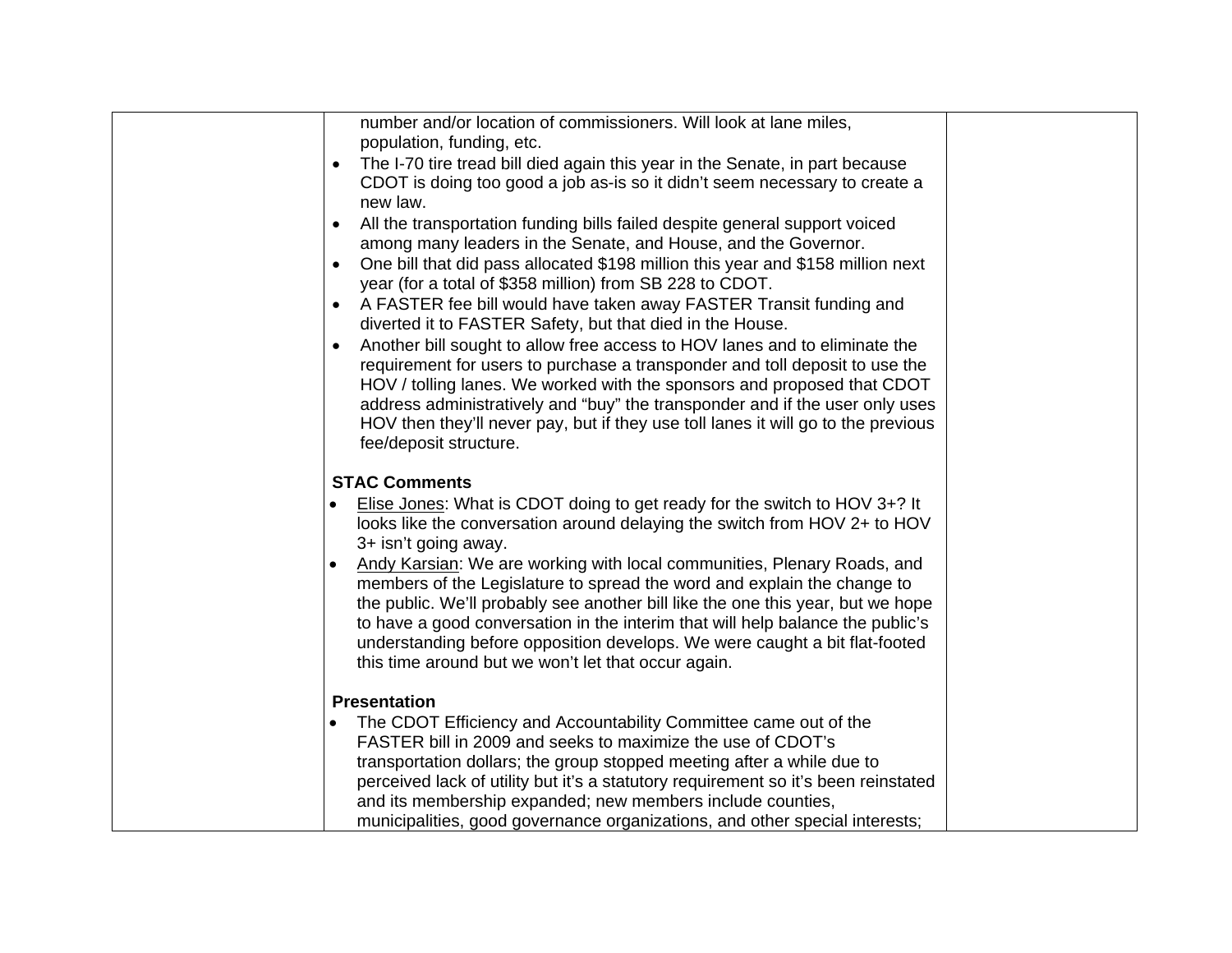| will have a sunset review after 3 years; let us know if you'd like to serve on<br>that group. |  |
|-----------------------------------------------------------------------------------------------|--|
| Bill on off-highway vehicles crossing state highways that pass through                        |  |
| municipalities, CDOT worked with CML on that and was successful.                              |  |
| Finally, TRANS Bond II - CDOT was officially neutral on this; the bill                        |  |
| struggled and finally failed in the Legislature.                                              |  |
|                                                                                               |  |
| <b>STAC Comments</b>                                                                          |  |
| Elise Jones: What's have you heard about a special session to continue                        |  |
| working on some of these bills?                                                               |  |
| Andy Karsian: That special session is being called for by individuals who                     |  |
| didn't get their agendas passed, but if there wasn't political will to do that                |  |
| during the normal session it seems unlikely that it would occur out of                        |  |
| session. Politically it doesn't make sense in an election year.                               |  |
| <b>Presentation</b>                                                                           |  |
| The Colorado Contractors Association will not be putting a sales tax                          |  |
| increase on the ballot in November 2016, so the only option left for                          |  |
| increased transportation funding is via the TABOR reform effort.                              |  |
| The proposal would allow the state to retain excess revenue above TABOR<br>$\bullet$          |  |
| limit for specific purposes:                                                                  |  |
| 35% to transportation                                                                         |  |
| 35% to education                                                                              |  |
| 30% to health care, mental services, etc.                                                     |  |
| Estimated retained revenue:<br>$\bullet$                                                      |  |
| \$122 million for transportation in 2017, with about \$78 million of that to                  |  |
| CDOT under the HUTF formula.                                                                  |  |
| Without a TABOR refund, SB 228 would flow unimpeded, accounting<br>for another \$200 million. |  |
| It's hard to say how this would affect the Legislature's willingness to let<br>٠              |  |
| CDOT receive excess and SB 228 funds, which creates a large range of                          |  |
| funds that would be possible under this scenario.                                             |  |
| These revenue estimates are rather optimistic, with no downturn in next 10                    |  |
| years, which is by no means guaranteed.                                                       |  |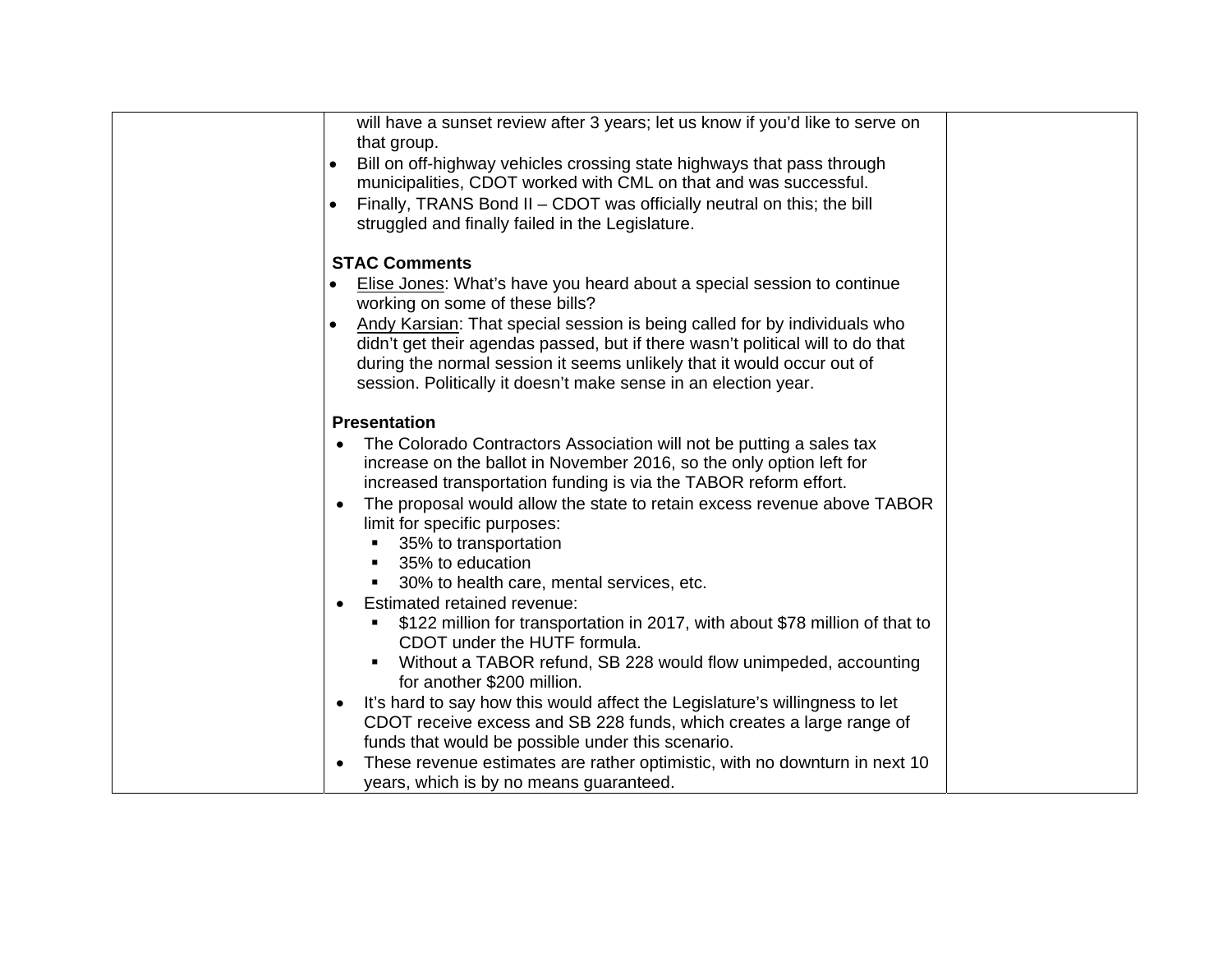|                                                                                | This is the only thing out there right now; the sponsors received permission<br>to start collecting signatures on May 5th and they have until August 8th to<br>collect enough to get on the ballot.                                                                                                                                                                                                                                                                                                                                                                                                                                                                                                                                                   |                  |
|--------------------------------------------------------------------------------|-------------------------------------------------------------------------------------------------------------------------------------------------------------------------------------------------------------------------------------------------------------------------------------------------------------------------------------------------------------------------------------------------------------------------------------------------------------------------------------------------------------------------------------------------------------------------------------------------------------------------------------------------------------------------------------------------------------------------------------------------------|------------------|
|                                                                                | <b>STAC Comments</b><br>Elise Jones: Is CDOT supporting this?<br>Herman Stockinger: We have no formal position at this time but I think that<br>we would do so if asked.<br>Elise Jones: How would CDOT spend those extra funds if received?<br>Herman Stockinger: We don't have a plan for that just yet but should within<br>30 to 60 days.<br>Norm Steen: There was an effort to extend SB 228 in a way to guarantee<br>that the full amount is eventually paid out to CDOT, but it failed. Do you<br>think we'll see something like that again in the future?<br>Herman Stockinger: I think it's possible that something like that will occur<br>again in the future.                                                                             |                  |
|                                                                                | <b>Presentation</b><br>Thanks to all the Commissioners who came down the Legislature to testify<br>for or against various bills during the session, we certainly appreciate that.<br>Commissioner Steen in particular spoke against the bill requiring 15<br>outreach meetings across the state, which would have constituted a<br>significant burden for CDOT.                                                                                                                                                                                                                                                                                                                                                                                       |                  |
| Transportation<br><b>Commission Report /</b><br>Vince Rogalski (STAC<br>Chair) | <b>Presentation</b><br>Held the TC meeting this month in Steamboat Springs.<br>٠<br>One topic of note was the concern around narrow highways without<br>$\bullet$<br>shoulders, the type you see on the way driving to Steamboat. These have<br>implications for safety and resiliency, particularly along SH 13, SH 141, and<br><b>US 40.</b><br>Another point was that the STIP was approved for FY2017 - FY2020 and<br>$\bullet$<br>some questions were raised around cash balance and cash management<br>and how those work, i.e. how can we be spending FY 2019 money today<br>when we haven't spent all FY 2013 funds yet. So we're working on how to<br>better define and explain that and will be getting more info on that in the<br>future. | No action taken. |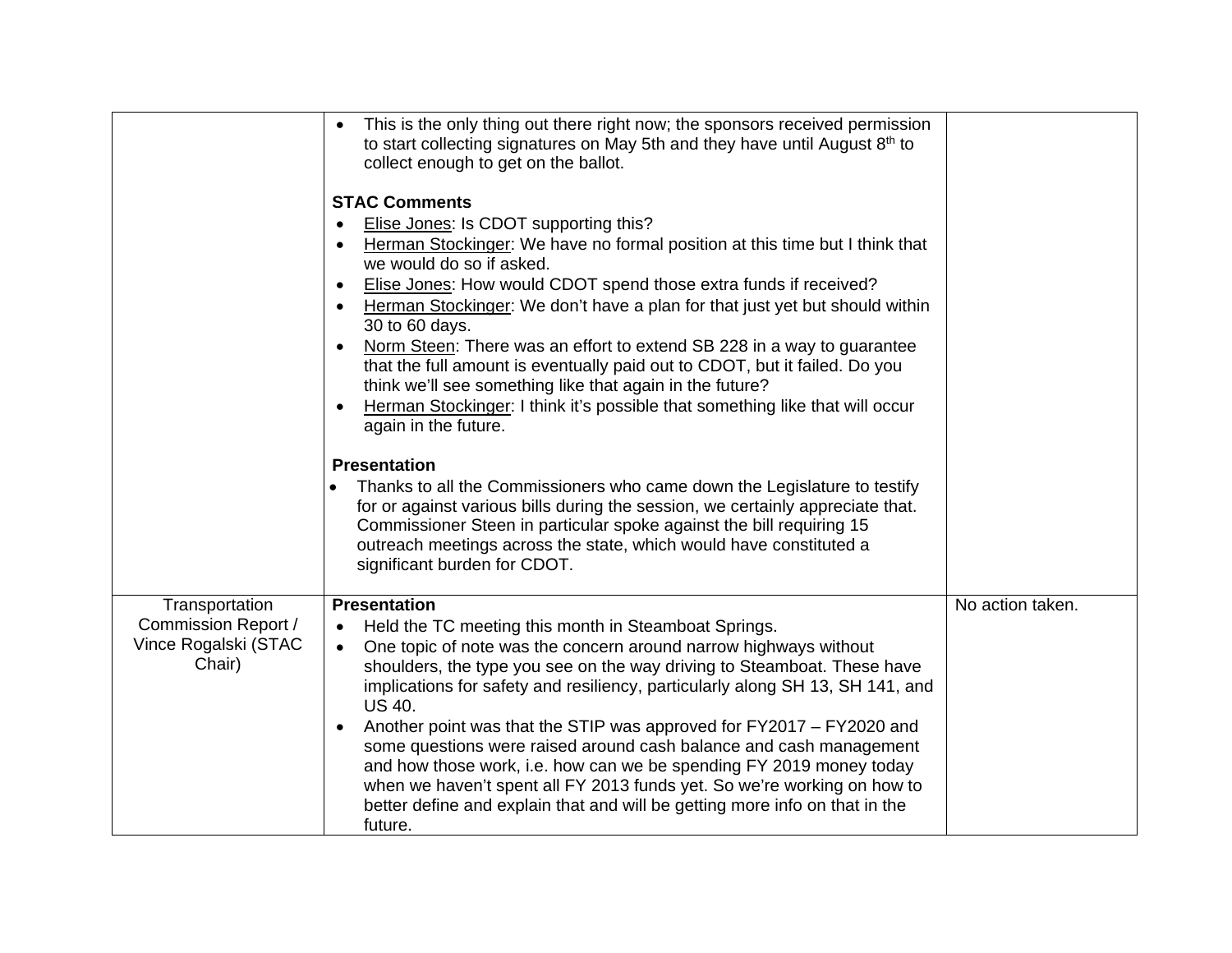|                                             | <b>High Performance Transportation Enterprise</b><br>The US 36 project wrap-up will occur on June 13th at 10:00 AM to celebrate<br>the state's first big $P3$ project $-$ a great success that is very popular with the<br>public now.<br>Also a big bike ride on June 18 <sup>th</sup> to celebrate the completion of the<br>parallel US 36 bike trail, a fantastic project that the state should be<br>proud of.<br>Discussion with FHWA about the potential for extending the number of<br>$\bullet$<br>operating days that we may use the I-70 mountain express lanes; currently<br>this is limited to 73 days per year but at the current rate we expect to run<br>out of those by September; they've been very successful so we'd like to get<br>the limit bumped up to 100 days of operation per year.                                                                                                                                                                                                                                                                                                                                                                                                                                                                                                                                                                                                                                                                                                                                                                                                                                   |                  |
|---------------------------------------------|-------------------------------------------------------------------------------------------------------------------------------------------------------------------------------------------------------------------------------------------------------------------------------------------------------------------------------------------------------------------------------------------------------------------------------------------------------------------------------------------------------------------------------------------------------------------------------------------------------------------------------------------------------------------------------------------------------------------------------------------------------------------------------------------------------------------------------------------------------------------------------------------------------------------------------------------------------------------------------------------------------------------------------------------------------------------------------------------------------------------------------------------------------------------------------------------------------------------------------------------------------------------------------------------------------------------------------------------------------------------------------------------------------------------------------------------------------------------------------------------------------------------------------------------------------------------------------------------------------------------------------------------------|------------------|
| <b>TPR Reports / TPR</b><br>Representatives | <b>Presentation</b><br><b>GVMPO:</b> The Governor came out and looked at some trail projects in Grand<br>$\bullet$<br>Junction, particularly the 2 among the 16 for 2016 list; met with the 6<br>eastern Utah Counties and learned that their Legislature gives them funding<br>for a full-time consultant to continually plan and keep projects shelf-ready for<br>TIGER and other grants as they come along, which gives us a look at who<br>we're competing against for those types of grants.<br>SWTPR: No meeting since last time so not much to report there; Durango-<br>$\bullet$<br>La Plata airport has been planning for expansion a long time, some<br>possibilities to fund include a property or sales tax increase, or whether it<br>should become an Airport Authority, The Governor recently signed bill in<br>Durango that would allow Airport Authorities to cross over state lines, which<br>is interesting based on the heavy traffic from Farmington, NM;, since going<br>to county voters for a tax increase is probably a long-shot this could be very<br>complicated solution but might make more sense than the current<br>arrangement.<br>PACOG: LRTP to be adopted on Thursday, May 26 <sup>th</sup> , the 3 big projects in<br>$\bullet$<br>the region are currently on schedule; a question to include in TTH would be:<br>"If you had a choice of expanding or enhancing the highway system, which<br>would it be?"; working with FHWA and CDOT to put together a peer<br>exchange with non-TMA MPOs in the next 2-3 months; also want to<br>introduce John Adams, the new PACOG transportation program manager. | No action taken. |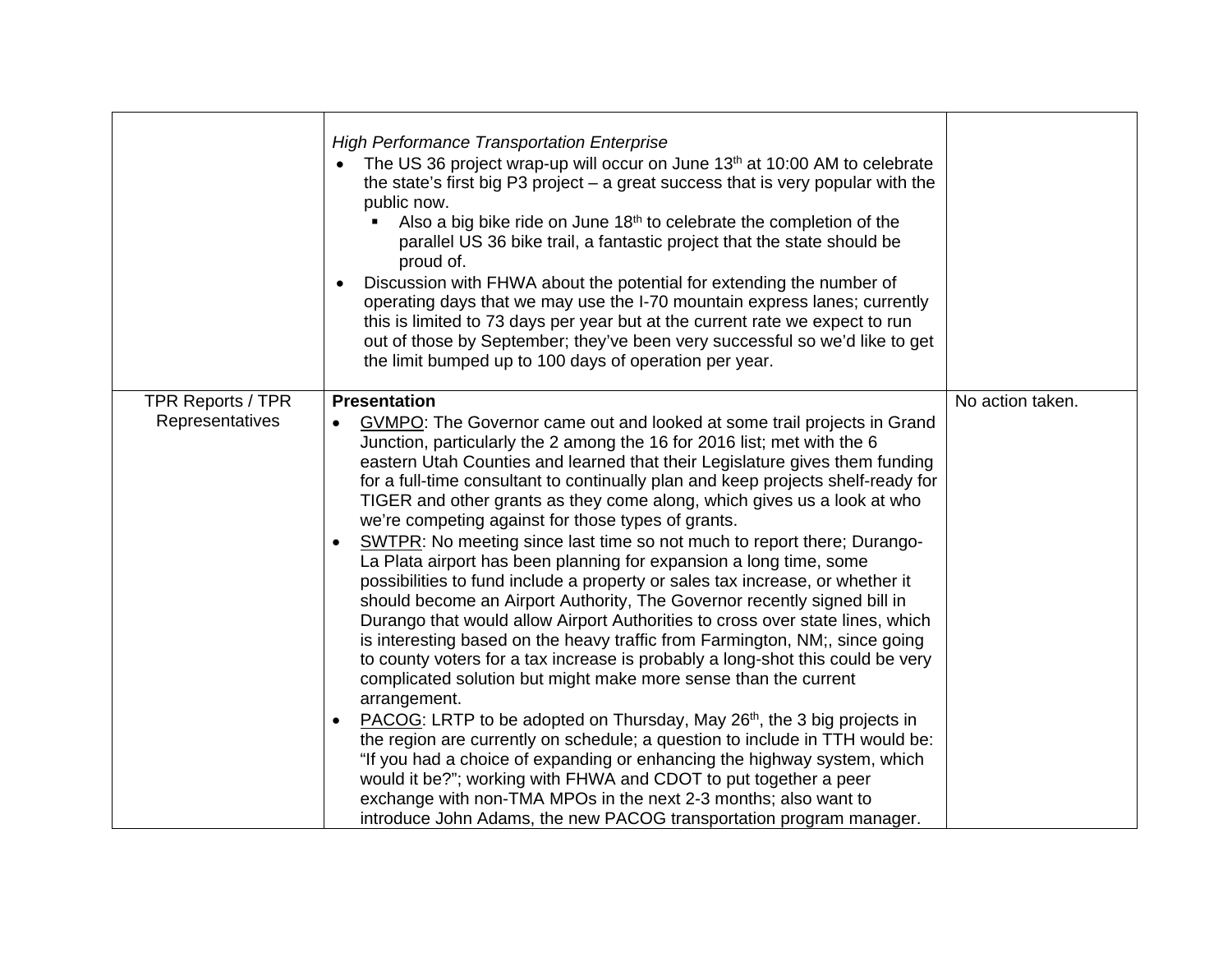| PPACG: Last meeting on May 11 <sup>th</sup> and discussed TIP public comments, will<br>$\bullet$<br>vote on June 15 <sup>th</sup> whether to adopt; LRTP amendment also being<br>discussed; Governor is at PPACG today and will be signing a veterans bill<br>there.<br>CFRTPR: PEL Study on US 24 has started and staff is working to keep<br>everyone involved; met with CDOT R2 staff on local agency process issues;<br>bids on the Canon City RAMP project came in over the design estimate, so<br>we're asking TC for permission on extra funds but haven't heard back yet,<br>hoping we can get that done quickly; for a TTH question "Where does<br>transportation fit in among your priorities for all the things that the state<br>funds?".<br>DRCOG: Denver is one of 7 finalists among 78 applicants for USDOT's<br>Smart City Initiative, Secretary Foxx visited earlier this week to see the final<br>presentation, Denver's application focused on electrification of vehicles and<br>preparation for C/AV adoption, if Denver wins they'll receive \$50 million; this<br>is a big year for RTD including US 36 (45% increase in BRT ridership since<br>opening, speeds increased in all traffic lanes by 30%), the University of<br>Colorado A Line to the airport, the first portion of the Northwest Line to<br>Westminster in the summer, the Gold Line in the fall, and the Aurora light<br>rail line in the winter; working with the RAQC on submitting a new SIP to<br>meet 2008 ozone standard compliance for last EPA standard and will next<br>begin work on compliance with the new EPA standard, which will be a<br>greater challenge. |  |
|-------------------------------------------------------------------------------------------------------------------------------------------------------------------------------------------------------------------------------------------------------------------------------------------------------------------------------------------------------------------------------------------------------------------------------------------------------------------------------------------------------------------------------------------------------------------------------------------------------------------------------------------------------------------------------------------------------------------------------------------------------------------------------------------------------------------------------------------------------------------------------------------------------------------------------------------------------------------------------------------------------------------------------------------------------------------------------------------------------------------------------------------------------------------------------------------------------------------------------------------------------------------------------------------------------------------------------------------------------------------------------------------------------------------------------------------------------------------------------------------------------------------------------------------------------------------------------------------------------------------------------------------------------------------|--|
| <b>STAC Comments</b><br>Thad Noll: Would TPR letters of support help in the Smart Cities<br>application?<br>Elise Jones: The final application is due next week so for anyone that is able<br>to take quick action it would certainly be welcome as a sign of solidarity and<br>support, given that the project will benefit everyone.<br><b>Presentation</b><br>SLVTPR: Started up projects in downtown Buena Vista, also widening of SH<br>17 to have 3 foot shoulders; TPR meeting on May 5 <sup>th</sup> saw good turnout, and<br>the new RTD Mike McVaugh was present and well-received by the group.                                                                                                                                                                                                                                                                                                                                                                                                                                                                                                                                                                                                                                                                                                                                                                                                                                                                                                                                                                                                                                                        |  |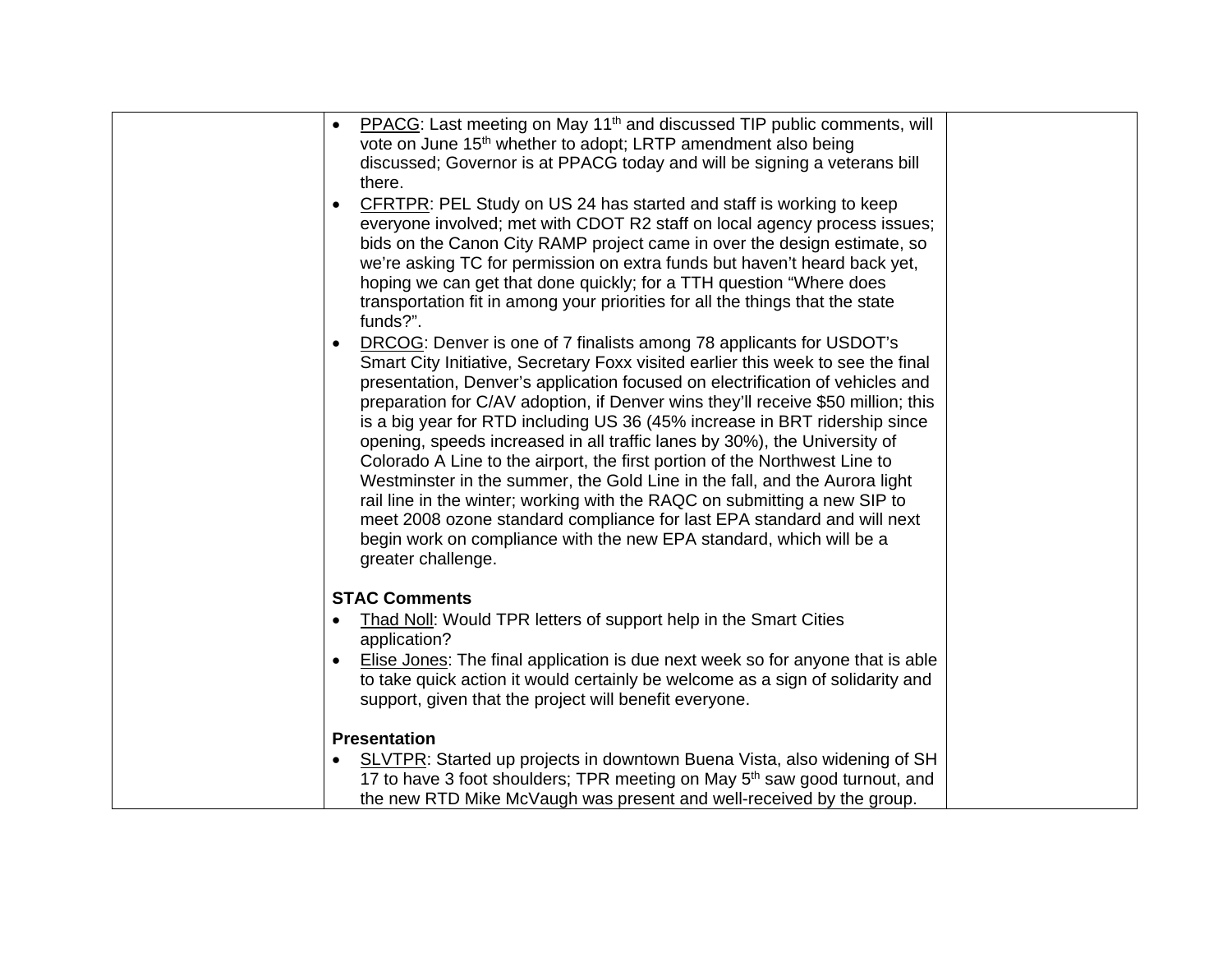| <b>IMTPR:</b> The TC did a tour through the Vail RAMP project on I-70, which is     |  |
|-------------------------------------------------------------------------------------|--|
| moving along with some traffic impacts; the Grand Ave Bridge in Glenwood            |  |
| Springs is a complex but necessary project that incorporates a lot of               |  |
| community input for true context-sensitive design, thrilled that CDOT and           |  |
| Bridge Enterprise are helping to fund that along with Garfield Co, Pitkin Co,       |  |
| and others; TC also saw new wildlife crossing projects on the way to                |  |
| Steamboat Springs; Iron Springs project will start on Monday and the                |  |
| contractor is confident that they may be able to have it open to traffic this       |  |
| winter, the old highway will become a part of the local bikeway system,             |  |
| thanks to CDOT for their great support on this.                                     |  |
| UFRTPR: Next meeting will be on June 2 <sup>nd</sup> , so not a lot to report; CDOT |  |
| applied for a FASTLANE grant for US 85 totaling \$156 million, which                |  |
| includes several railroad improvements so they partnered with Union                 |  |
|                                                                                     |  |
| Pacific, and Weld Co, for the grant, 40 miles of US 85 are in the Union             |  |
| Pacific ROW and the lease expired 7 years ago so we're working to get that          |  |
| under our control; a TTH question would be "Should the Governor and                 |  |
| General Assembly dedicate 5% of sales tax revenues to transportation                |  |
| construction projects?"                                                             |  |
| <b>STAC Comments</b>                                                                |  |
|                                                                                     |  |
| Buffie MacFayden: Do you mean new projects only or maintenance as well?             |  |
| Barbara Kirkmeyer: New ones - maintenance is covered by other sources.              |  |
| <b>Presentation</b>                                                                 |  |
|                                                                                     |  |
| <b>EATPR:</b> About to start our RAMP project, which will include an overlay that   |  |
| increases the cost, with the TC hoping to fill the gap with savings from other      |  |
| RAMP projects; SH 23 is going well from Holyoke to Nebraska state line,             |  |
| excited to have that done this summer; TPR meeting last week and got a              |  |
| presentation on the rest area study that's underway, some concern that              |  |
| there wasn't more coordination between rest area study and the truck                |  |
| parking study, which doesn't really look at the whole traveling public, also        |  |
| discouraged that they only looked at interstate routes rather than the entire       |  |
| state system, the estimated costs of sewage treatment for some rest areas           |  |
| seem quite high; a related TTH question would be "What is the public's              |  |
| perception of wanting to keep rest areas on a statewide basis versus only           |  |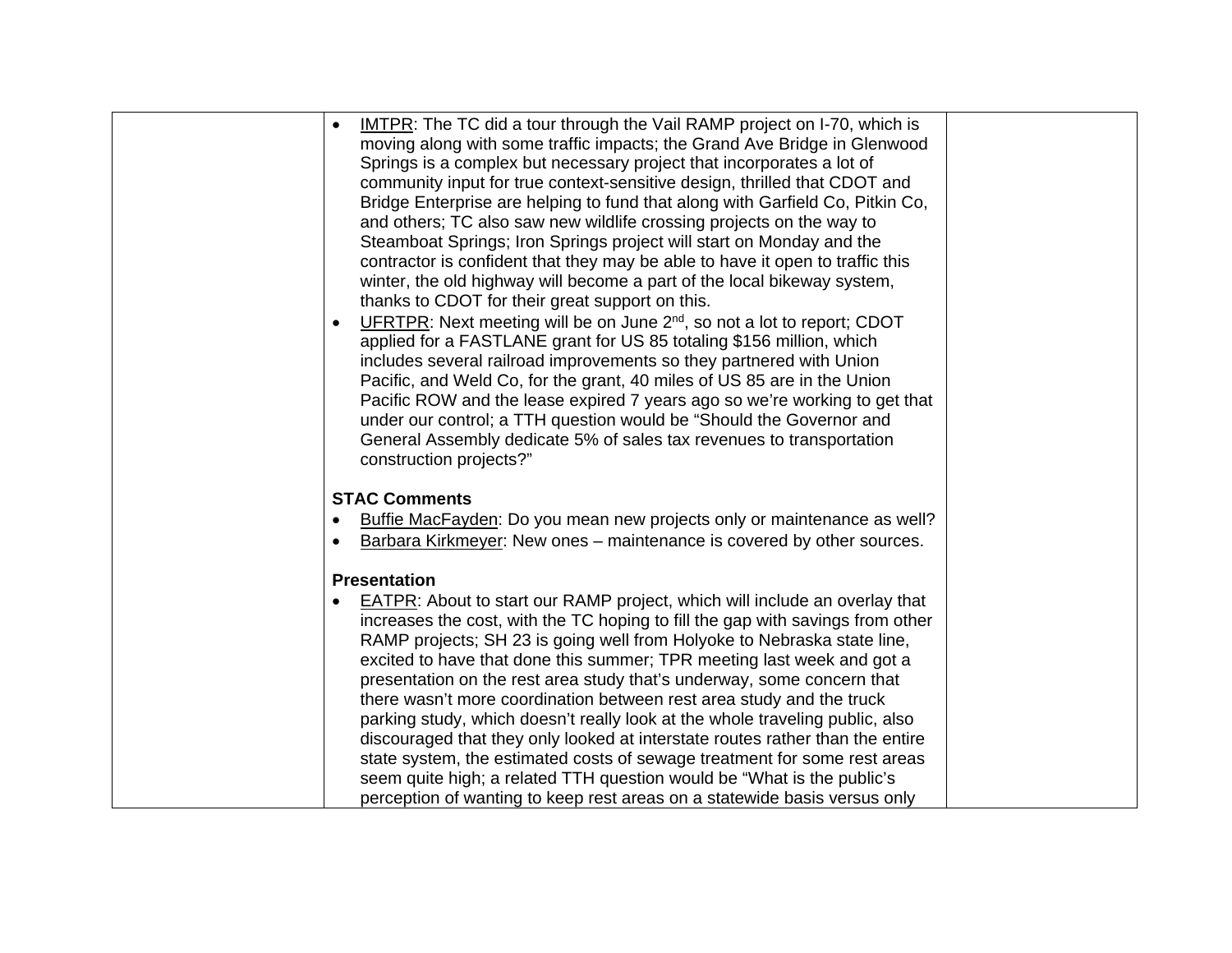|                                                                                                                                        | keeping them near the borders?", this seems like more of an issue in rural<br>areas than urban ones.<br>SCTPR: Overlay project on I-25 progressing; TPR meeting next Thursday<br>$\bullet$<br>so I'll ask that group about potential TTH questions they'd like.<br>NWTPR: Repairs to SH 13 came off very well, very pleased to see how<br>those were done; construction on SH 9 is a 20-30 minute delay but the<br>progress is coming along very well, it's going to be exciting when that's<br>complete; SH 131 state bridge is being resurfaced; overlay on SH 13 north<br>of Craig; lots of good progress going on.<br>SETPR: Already enough moisture to grow weeds on US 50 and they're<br>mowing now.<br>NFRMPO: Construction of the new 2.1 mile truck climbing lane on North I-<br>25 near Berthoud began on Monday and the ground breaking next week,<br>MPO committed \$3 million in funding to the project; adopted an updated<br>Title VI plan and continuing to coordinate with local communities on that.<br>Deputy Director Mike Lewis: Great to get up to the Northwest and see some<br>of the project impacts and effects of the Glenwood Canyon I-70 closure;<br>happy to take any questions from the group.<br>GVTPR: San Miguel Co. still working on possibility of getting an RTA on the<br>ballot this year; RAMP project through Ridgway is underway after years of<br>planning, so that's great; US 50 getting an overlay west of Gunnison and the<br>completed portion is nice so far; TTH question: "What is the public willing to<br>do to fund transit in a significant way?". |                  |
|----------------------------------------------------------------------------------------------------------------------------------------|-----------------------------------------------------------------------------------------------------------------------------------------------------------------------------------------------------------------------------------------------------------------------------------------------------------------------------------------------------------------------------------------------------------------------------------------------------------------------------------------------------------------------------------------------------------------------------------------------------------------------------------------------------------------------------------------------------------------------------------------------------------------------------------------------------------------------------------------------------------------------------------------------------------------------------------------------------------------------------------------------------------------------------------------------------------------------------------------------------------------------------------------------------------------------------------------------------------------------------------------------------------------------------------------------------------------------------------------------------------------------------------------------------------------------------------------------------------------------------------------------------------------------------------------------------------------------------------------------------------|------------------|
| <b>Discretionary Grants</b><br>Updates / Debra Perkins-<br>Smith (CDOT Division of<br>Transportation<br>Development (DTD)<br>Director) | <b>Presentation</b><br>CDOT submitted a TIGER VIII application for North I-25 north and also<br>approved up to \$1 million towards the Southwest Chief Commission's<br>application.<br>4 FASTLANE grants submitted by CDOT:<br>US 85 North<br>$\blacksquare$<br>Lamar US 287 Reliever Route<br>$\blacksquare$<br>US 550 / US 160 Connection (submitted by La Plata County)<br>$\blacksquare$<br>Statewide Truck Parking Information and Management System<br>$\blacksquare$<br>FLAP grants applications are due tomorrow and CDOT is submitting 4:<br>US 160 Passing Lanes north of Towaoc<br>US 50 Blue Creek Canyon                                                                                                                                                                                                                                                                                                                                                                                                                                                                                                                                                                                                                                                                                                                                                                                                                                                                                                                                                                                     | No action taken. |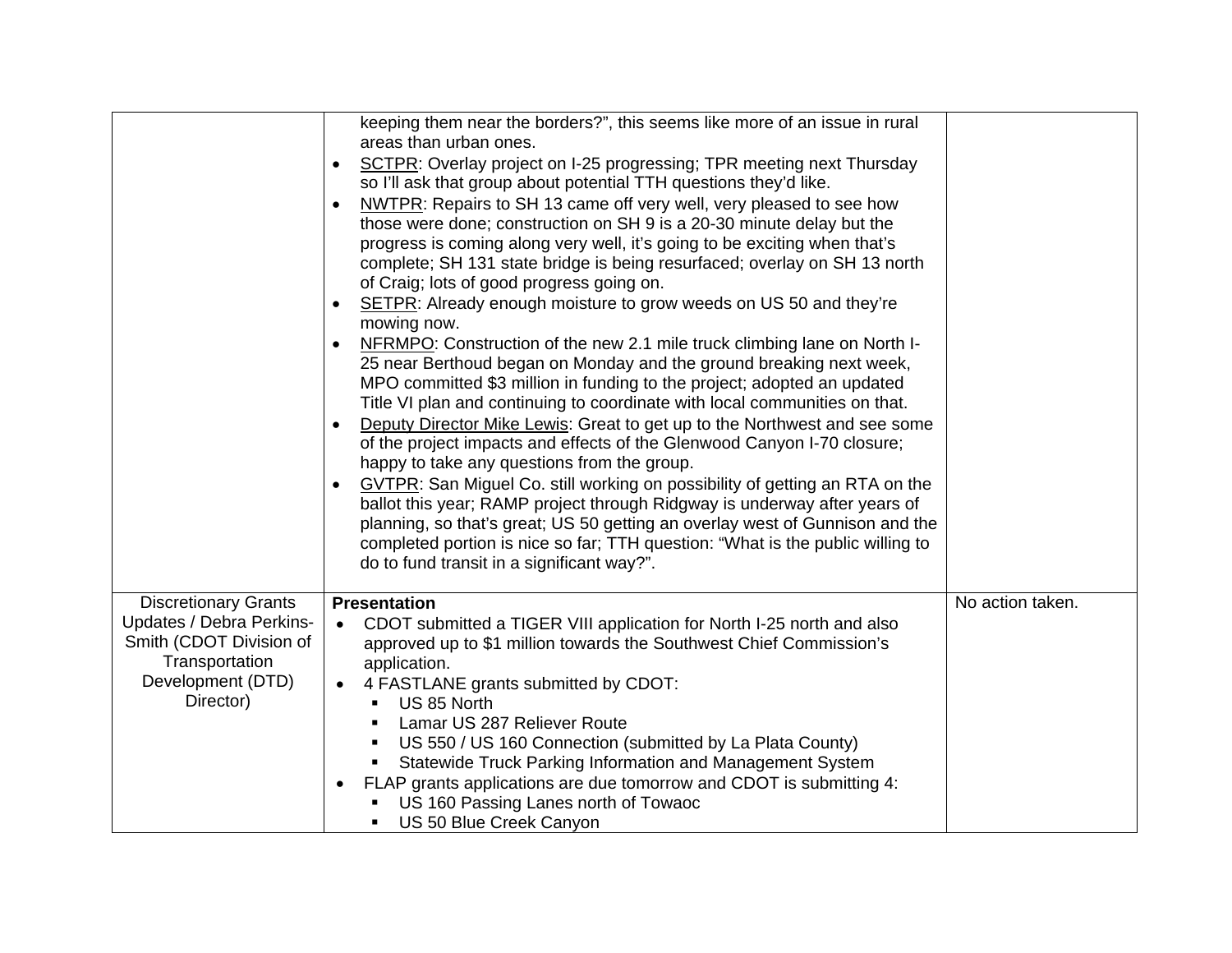|                                                                                                                                                         | US 550 from CR 218 to CR 302<br>SH 139 Little Horse South<br>Applications for STSFA (Surface Transportation System Funding<br>$\bullet$<br>Alternatives) grants are also due today:<br>11 western states are doing joint research on a Road Usage Charge<br>system (i.e. charging by mile).<br>WA, OR, CA, NV, MT, AZ, HI, ID, UT, OK, and CO<br>٠<br>CDOT will have its own pilot with 100 vehicles starting soon<br>٠<br>Focus of this grant is how this type of system would operate cross-<br>٠<br>state.                               |                  |
|---------------------------------------------------------------------------------------------------------------------------------------------------------|---------------------------------------------------------------------------------------------------------------------------------------------------------------------------------------------------------------------------------------------------------------------------------------------------------------------------------------------------------------------------------------------------------------------------------------------------------------------------------------------------------------------------------------------|------------------|
|                                                                                                                                                         | ATCMTD (Advanced Transportation and Congestion Management<br>Technologies Deployment) grant applications due in June:<br>Linkage with RoadX Managed Motorways Project (I-25 from University<br>Blvd. to RidgeGate Parkway).<br>Would add arterial management and transit park-and-ride information<br>to the existing project.<br>FTA Section 5339 - a competitive capital grant:<br>DTR has refined unfunded projects from last go-around of the CCCP<br>and will submit together as a bus replacement project.                            |                  |
|                                                                                                                                                         | <b>STAC Comments</b><br>Mack Louden: The RUC concept could be a big problem for rural Colorado,<br>where you have to drive 100 miles round trip for everything.<br>Debra Perkins-Smith: We would like to get some rural drivers to participate<br>in the pilot to see how this would affect their overall bill. Currently those<br>same folks pay a lot in gas tax whereas drivers with EVs and those making<br>shorter urban trips are paying a lower percentage. This system might<br>benefit rural drivers compared to what we have now. |                  |
| <b>CMAQ Alt Fuels</b><br>Colorado Program<br>Update / Steve<br>McCannon (Regional Air<br>Quality Council) and Wes<br>Maurer (Colorado Energy<br>Office) | <b>Presentation</b><br>Vehicles<br>6 funding rounds have been completed so far:<br>$\bullet$<br>521 vehicles<br>٠.<br>30 unique fleets<br>٠<br>47 separate projects                                                                                                                                                                                                                                                                                                                                                                         | No action taken. |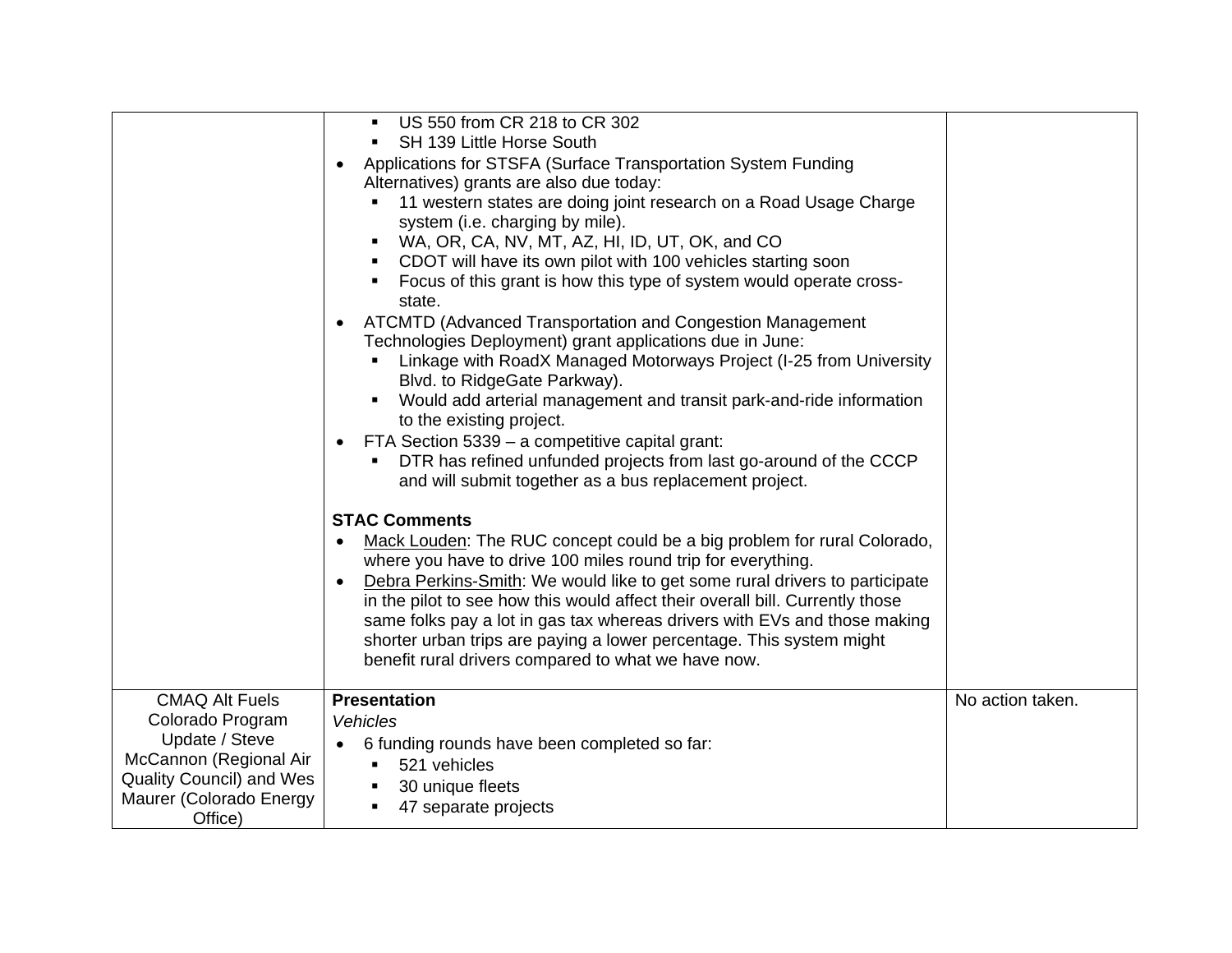| • \$7 million expended                                                                                                                                             |  |
|--------------------------------------------------------------------------------------------------------------------------------------------------------------------|--|
| Adams Co. has the most vehicles based in it (as a transport hub), followed<br>$\bullet$                                                                            |  |
| by Denver Co. and Weld Co.                                                                                                                                         |  |
| Transit vehicles are now are eligible and the RAQC is working with CDOT's<br>$\bullet$                                                                             |  |
| Division of Transit & Rail to coordinate the process and requirements.                                                                                             |  |
| Next round opens June 6 <sup>th</sup> and applications will be due by July 8 <sup>th</sup> .<br>$\bullet$                                                          |  |
| <b>Fueling Stations</b>                                                                                                                                            |  |
| Thanks to those STAC members participating in the AFC Advisory Council:<br>Barbara Kirkmeyer, Norm Steen, Terri Blackmore, Thad Noll, and Pete<br>Fraser (former). |  |
| The goal is to establish a sustainable statewide alternative fuels market in<br>Colorado.                                                                          |  |
| The AFC program has awarded 14 CNG stations so far, 5 of which are<br>$\bullet$<br>currently operational.                                                          |  |
| The remainder will be within the year.                                                                                                                             |  |
| Among awarded stations, 3 included co-located EV and propane<br>fueling.                                                                                           |  |
| The top funding priorities are along interstates and major transportation<br>$\bullet$                                                                             |  |
| corridors, defined as those with >1,000 mid- and heavy-duty trucks per day.                                                                                        |  |
| Tier 1 Corridors: I-25, I-70, I-76, and US 287.                                                                                                                    |  |
| Lamar is in a gap area of focus.                                                                                                                                   |  |
| Secondary funding priorities are along corridors with >250 mid- and heavy-<br>$\bullet$<br>duty trucks per day.                                                    |  |
| Tier 2 Corridors: US 160, US 550, and US 285                                                                                                                       |  |
| Within the year you will be able to travel the entire length of I-25, I-70 E,<br>$\bullet$                                                                         |  |
| and I-76 in Colorado using CNG without any issue.                                                                                                                  |  |
| Key target areas are gaps on I-70 between Denver and Glenwood Springs.<br>٠                                                                                        |  |
| Planned community engagement activities focused on:<br>$\bullet$                                                                                                   |  |
| Silverthorne-Dillon-Frisco-Eagle<br>٠                                                                                                                              |  |
| <b>Grand Junction</b><br>٠                                                                                                                                         |  |
| Central, South, and West Denver Metro                                                                                                                              |  |
| Lamar<br>٠                                                                                                                                                         |  |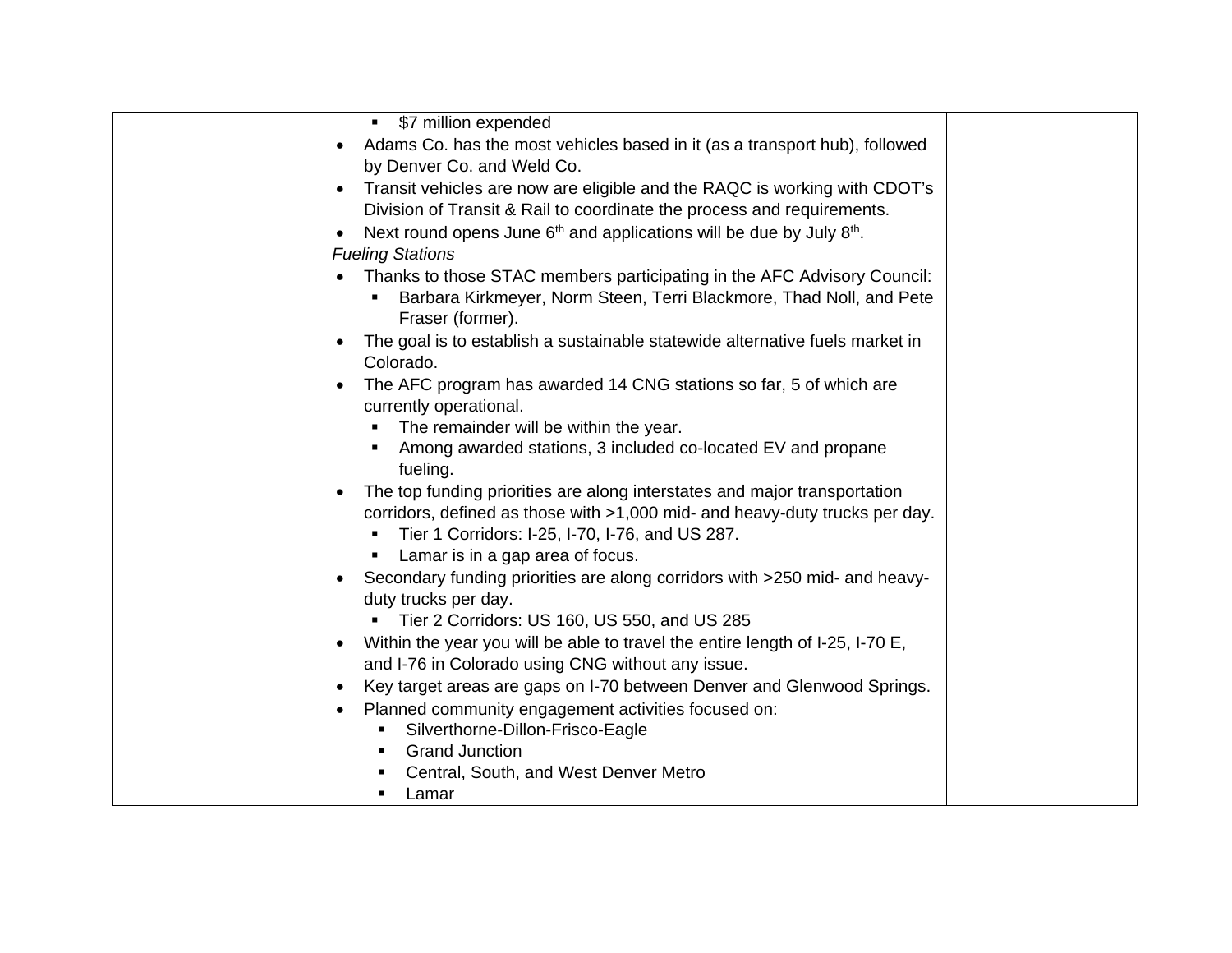| The 5 <sup>th</sup> round of funding starts in June 2016 and future rounds will follow<br>$\bullet$ |  |
|-----------------------------------------------------------------------------------------------------|--|
| roughly every 6 months.                                                                             |  |
|                                                                                                     |  |
| <b>STAC Comments</b>                                                                                |  |
| Trent Bushner: I see the Limon to Lamar area highlighted, which is great.                           |  |
| Where is the Nebraska station that you would be connecting to on the other<br>side of the border?   |  |
| Wes Maurer: We're working with the companies that operate in Nebraska<br>$\bullet$                  |  |
| to find locations for those but I don't know specific locations. It should only                     |  |
| take 3 or 4 to bridge the gap to KC.                                                                |  |
| Elise Jones: When we started this project, the common wisdom was that                               |  |
| co-location of CNG, electric, and propane fueling made sense, but it seems                          |  |
| like that hasn't been borne out by the applications. Should that co-location                        |  |
| requirement for EV chargers be dropped at this point?                                               |  |
| Wes Maurer: We would certainly be open to that if the STAC would like us                            |  |
| to investigate the possibility.                                                                     |  |
| Elise Jones: It wouldn't affect the funding picture very much either given the                      |  |
| relatively minor costs of EV stations as compared to CNG infrastructure.                            |  |
| Thad Noll: We in the Intermountain TPR would like some CNG                                          |  |
| infrastructure but have barriers such as a lack of high capacity gas lines                          |  |
| and difficult geography. If we could see some more emphasis on electric                             |  |
| charging that would be helpful because it's more feasible to accomplish.                            |  |
| Wes Maurer: Thanks for that input, it sounds like there's interest here and                         |  |
| we just need to find out what makes sense. I'd be happy to come out to talk                         |  |
| with your local stakeholders about this in more detail.                                             |  |
| Norm Steen: This conversation shows another reason that the gas tax is a                            |  |
| dying funding source. My question is how the public will know about these                           |  |
| new infrastructure locations.                                                                       |  |
| Wes Maurer: We are working with CDOT on adding prominent signage to<br>$\bullet$                    |  |
| indicate the station locations. The US Department of Energy also has an                             |  |
| Alternative Fuels Data Center website                                                               |  |
| (http://www.afdc.energy.gov/locator/stations/) that shows all locations                             |  |
| nationwide and we also promote on our CEO website.                                                  |  |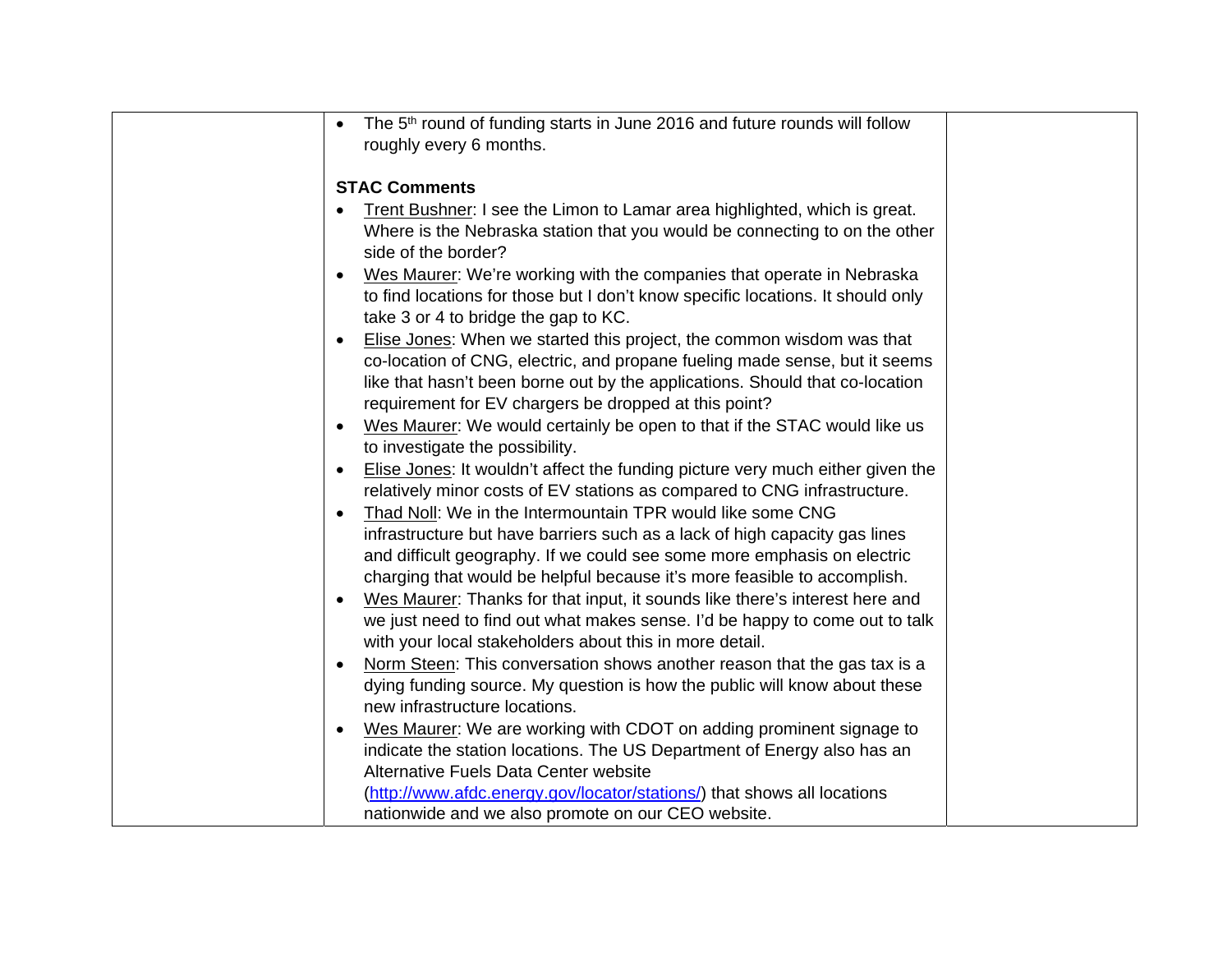|                                                                              | Norm Steen: These corridors align very closely with the Bustang routes $-$ is<br>$\bullet$<br>there any thought of CDOT converting its Bustang fleet or other state<br>vehicles to CNG fuel?<br>Mark Imhoff: We looked at that originally, but our vendor didn't consider it<br>٠<br>feasible and cost effective at the time. We are continuing to look at that for<br>future expansion and replacement of the Bustang fleet.<br>Debra Perkins-Smith: We are required by the Greening Government<br>$\bullet$<br>Executive Order to consider the conversion of state vehicles to CNG where<br>possible and we have begun to do so, starting mostly with light-duty trucks.<br>But we're always looking for good opportunities to expand that effort.<br>Peter Baier: What sort of outreach are we doing to larger companies, such<br>$\bullet$<br>as Walmart, to make them aware of the benefits and maybe get that big<br>buy-in that incentivizes station development?<br>Steve McCannon: We work closely with Colorado Motor Carriers (CMC)<br>$\bullet$<br>and are always working with them to spread the message. Walmart and<br>other larger fleets haven't taken us up on it quite yet due to their preference<br>for other fuels and desire for consistent equipment or fuels across multiple<br>states. |                                                              |
|------------------------------------------------------------------------------|------------------------------------------------------------------------------------------------------------------------------------------------------------------------------------------------------------------------------------------------------------------------------------------------------------------------------------------------------------------------------------------------------------------------------------------------------------------------------------------------------------------------------------------------------------------------------------------------------------------------------------------------------------------------------------------------------------------------------------------------------------------------------------------------------------------------------------------------------------------------------------------------------------------------------------------------------------------------------------------------------------------------------------------------------------------------------------------------------------------------------------------------------------------------------------------------------------------------------------------------------------------------------------------------------------------|--------------------------------------------------------------|
| <b>STAC Retreat and the</b><br>Role of STAC / Vince<br>Rogalski (STAC Chair) | <b>Presentation</b><br>We've discussed the importance of working with TC on the new STAC role,<br>i.e. how do we relate to them, how do they relate to us, etc. via a STAC<br>retreat. What would the group like to see in terms of dates, times, and<br>topics to cover at the event?<br><b>STAC Comments</b><br>Kevin Hall: It would be helpful for those of us who travel to be able to do<br>$\bullet$<br>this all in one day, rather than separate trips for STAC and the retreat.<br>Norm Steen: I would be interested to hear what the TC wants to know from<br>$\bullet$<br>us – what are their blank spots in terms of making decisions that serve the<br>public? How can we help fill those gaps?<br>Thad Noll: I thought that the last retreat went very well, I'm not sure how<br>$\bullet$<br>much we can realistically get through in the same day as the STAC                                                                                                                                                                                                                                                                                                                                                                                                                                     | Tentative date set for<br>September 22 <sup>nd</sup> , 2016. |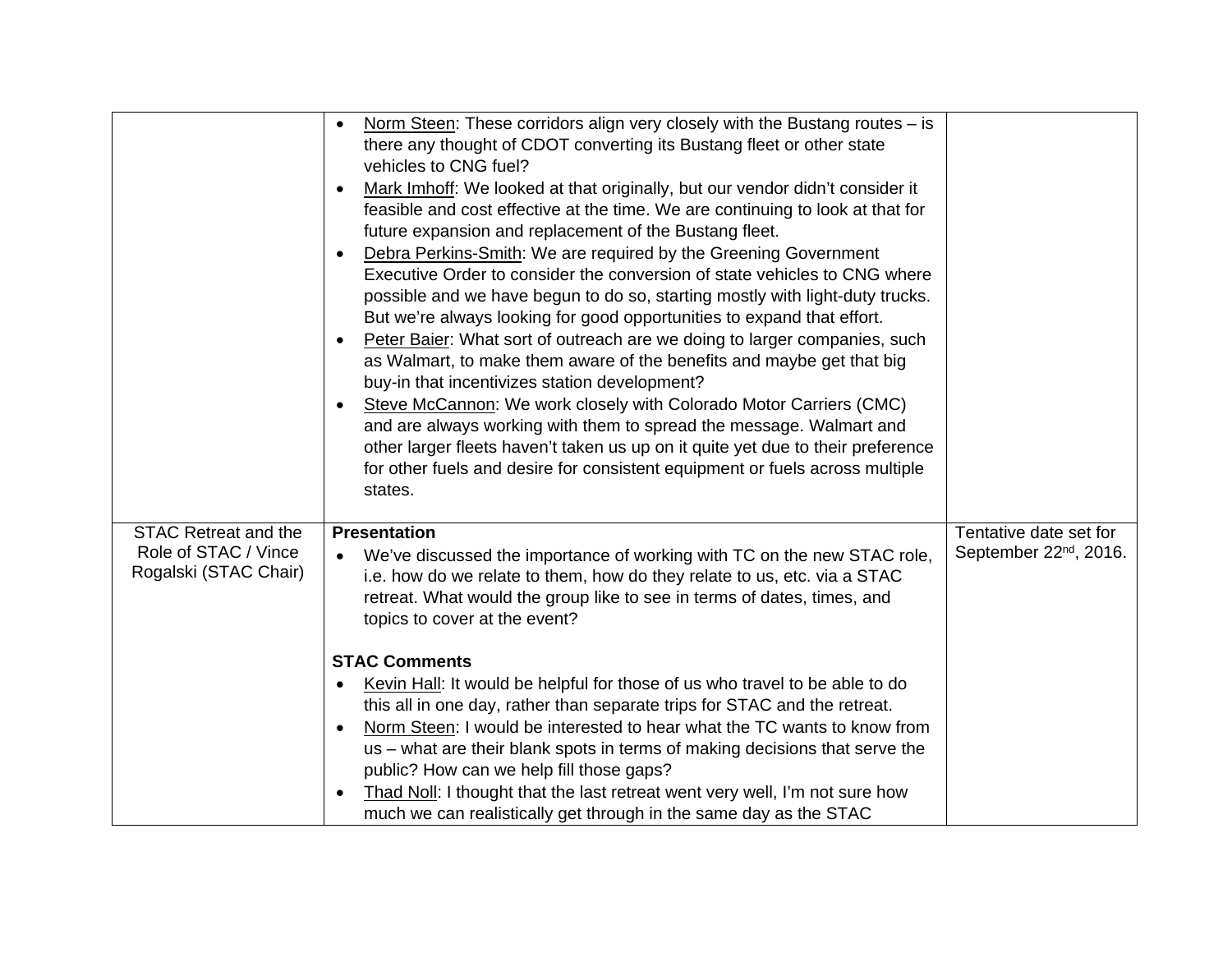| meeting. Maybe we should host it on the day before in order to limit the                  |  |
|-------------------------------------------------------------------------------------------|--|
| travel burden.                                                                            |  |
| Pete Baier: The two topics that we often talk about are budget and                        |  |
| legislative issues, so I think we need a good way to provide that input to the            |  |
| TC members.                                                                               |  |
| George Wilkinson: I don't have a problem with dedicating two days rather<br>$\bullet$     |  |
| than trying to do it all in one.                                                          |  |
| Chuck Grobe: I also think that the two day approach makes sense so we                     |  |
| don't feel limited in the conversation by having to get back on the road                  |  |
| home.                                                                                     |  |
| Barbara Kirkmeyer: We need to talk about the implementation of this bill                  |  |
| and how it will work.                                                                     |  |
| Craig Casper: Also PD 14 performance measures.<br>$\bullet$                               |  |
| Scott Hobson: We have lots of lists of projects, so how do we develop a<br>$\bullet$      |  |
| strategy to identify the key projects that we want to put forward?                        |  |
| Norm Steen: I'd like to see a road map of what this looks like down the line<br>$\bullet$ |  |
| in a year. What is the engagement cycle? How do we propose ideas or                       |  |
| discussions to one another? This needs to be a process, not a single event.               |  |
| Vince Rogalski: What do people think about doing this in September?<br>$\bullet$          |  |
| Barbara Kirkmeyer: How would that align with the budget cycle?<br>$\bullet$               |  |
| Debra Perkins-Smith: Normally the draft budget is adopted in November<br>$\bullet$        |  |
| and staff begins working on it in August, so this timeline might work well.               |  |
| Also, the chairmanship of the TC changes on July 1 <sup>st</sup> so it makes sense to     |  |
| hold the event after that date.                                                           |  |
| Vince Rogalski: I've already spoken with the new TC Chair and he is<br>$\bullet$          |  |
| interested in working with us on this. Let's set the tentative date for                   |  |
| September 22 <sup>nd</sup> , 2016 and confirm when we get closer to that.                 |  |
| Kevin Hall: I'm not opposed to having this over the course for two days,<br>$\bullet$     |  |
| provided that it's a good use of time. I'd like to see the more specific                  |  |
| agenda before we confirm that we need the 22 <sup>nd</sup> as well as the regular         |  |
| STAC day.                                                                                 |  |
|                                                                                           |  |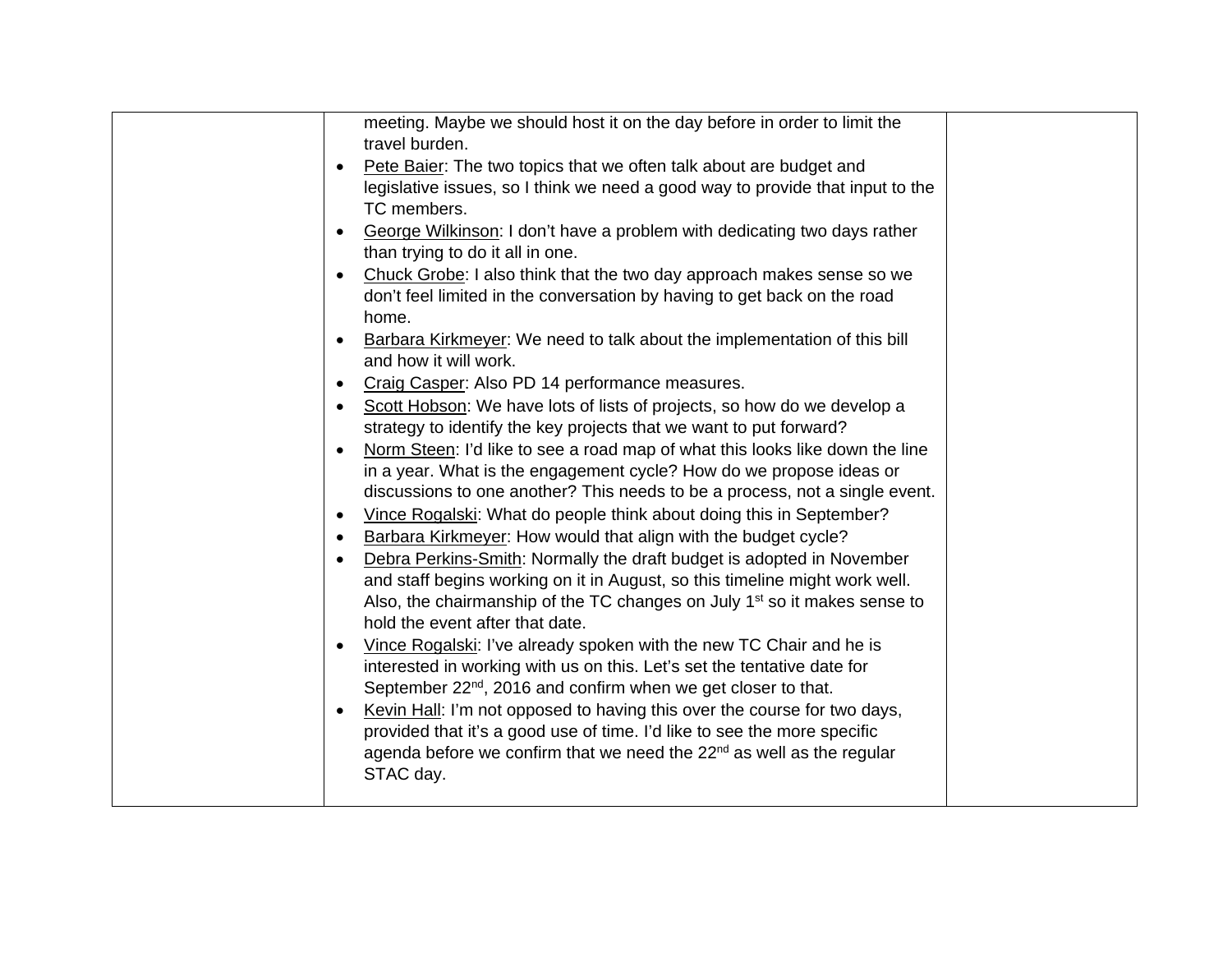| Safe Routes to School                                                                        | No action taken.<br><b>Presentation</b>                                                                                                                                                                                                                                                                                                                                                                                                                                                                                                                                                                                                                                                                                                                                                                                                                                                                           |                  |  |  |  |
|----------------------------------------------------------------------------------------------|-------------------------------------------------------------------------------------------------------------------------------------------------------------------------------------------------------------------------------------------------------------------------------------------------------------------------------------------------------------------------------------------------------------------------------------------------------------------------------------------------------------------------------------------------------------------------------------------------------------------------------------------------------------------------------------------------------------------------------------------------------------------------------------------------------------------------------------------------------------------------------------------------------------------|------------------|--|--|--|
| Update / Leslie Feurborn<br>(Safe Routes to School<br>Coordinator)                           | Packets include the list of projects submitted and chosen in this round of<br>$\bullet$<br>SRTS.<br>SRTS was originally a part of SAFETE-LU but lost its federal funding under<br>$\bullet$<br>MAP-21 and CDOT has had to identify specific funding sources for it each<br>subsequent year.<br>Last fall, the TC resolved to fund SRTS on an annual basis for \$2.5 million,<br>$\bullet$<br>which provides some consistency to both staff and applicants.<br>CDOT received 38 applications from all parts of the state.<br>$\bullet$<br>A total of 21 projects were funded - 7 infrastructure and 14 non-<br>infrastructure projects.<br>All 5 regions are represented and a wide variety of projects are included.<br>$\bullet$<br>Next round of applications will open in August and be due in November.                                                                                                       |                  |  |  |  |
|                                                                                              | <b>STAC Comments</b><br>Norm Steen: Is this all FY16 - FY17 money?<br>$\bullet$<br>Leslie Feurborn: It's all FY16 but it carries over given the multi-year nature<br>of the projects, especially the non-infrastructure ones.                                                                                                                                                                                                                                                                                                                                                                                                                                                                                                                                                                                                                                                                                     |                  |  |  |  |
| Development Program /<br>Jeff Sudmeier (DTD<br><b>Multimodal Planning</b><br>Branch Manager) | <b>Presentation</b><br>Scott's comments are timely, as the Development Program is intended to<br>bring some clarity to the various lists that we have and how they relate to<br>one another.<br>We are now entering the second phase of this project.<br>$\bullet$<br>The web address at the bottom of the slides is where we keep on ongoing<br>update of the work that we're doing here $-$ it's a good resource if you want<br>to track the progress.<br>The Development Program is an inventory of major investment needs<br>$\bullet$<br>based on MPO, TPR, and other plans.<br>Not a new list, but a compilation of all the existing ones.<br>It contains approximately 100 major highway projects totaling \$8.5 billion.<br>$\bullet$<br>Transit, bicycle/pedestrian, and operational projects will be added.<br>Not intended to include every project, only the major ones as defined<br>by each region. | No action taken. |  |  |  |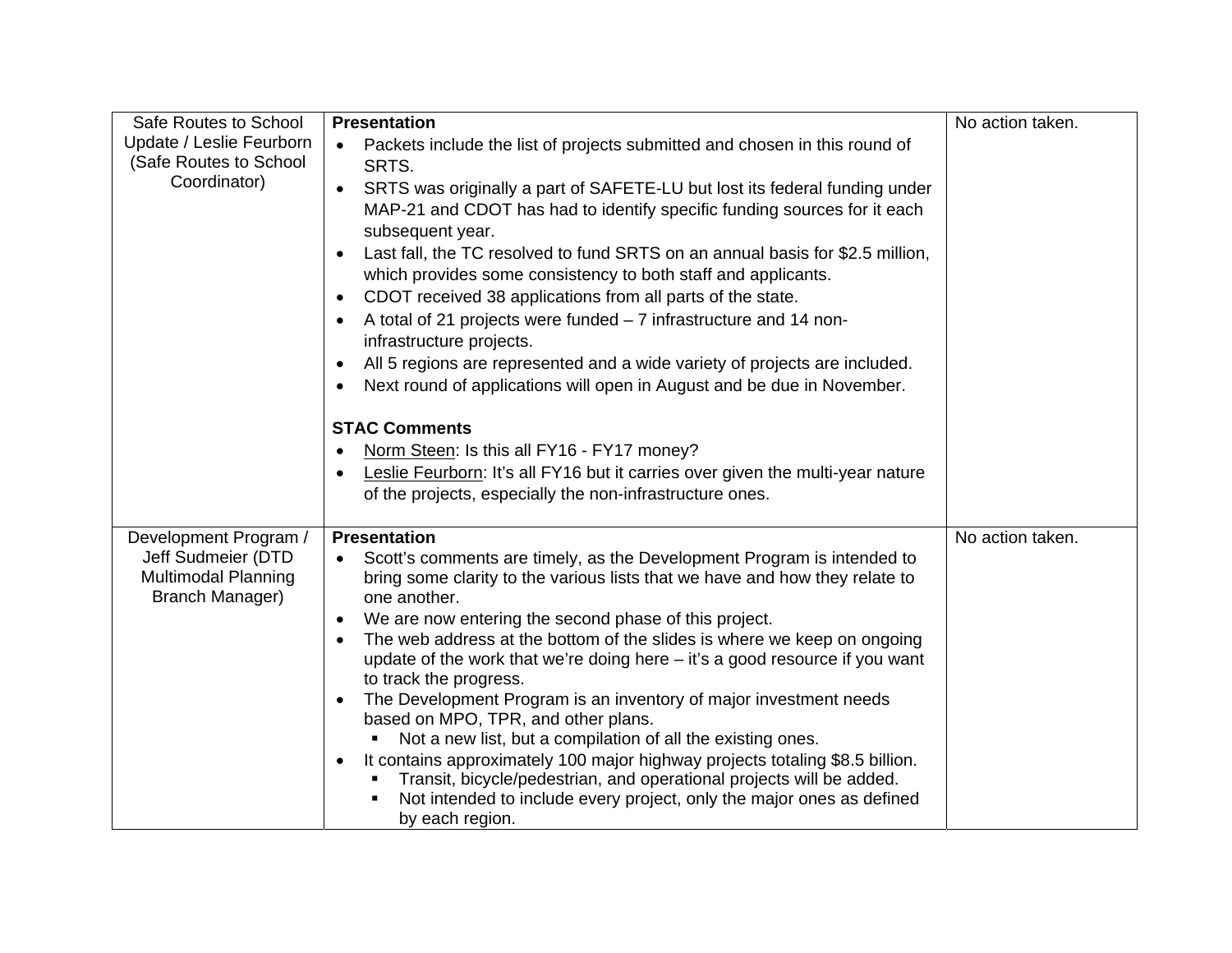| May include smaller projects on a programmatic basis (i.e. regional<br>intersection priorities).<br>The 10-Year Development Program is a subset of the \$8.5 billion that are<br>$\bullet$<br>the highest priority over the next 10 years.<br>It will provide a planning tool that can serve as the foundation of other<br>project selection and development efforts, such as SB228, discretionary<br>grants, etc.<br>Aiming for roughly \$2.5 billion total.<br>The big reasons for this effort are to consolidate our lists, think about<br>funding priorities outside of specific silos, and get ahead of the curve on<br>new funding opportunities.<br>Staff will continue to work with STAC to verify the projects that are included<br>and develop how this list will be used moving forward – including the                                                                                                                                                                                                 |  |
|--------------------------------------------------------------------------------------------------------------------------------------------------------------------------------------------------------------------------------------------------------------------------------------------------------------------------------------------------------------------------------------------------------------------------------------------------------------------------------------------------------------------------------------------------------------------------------------------------------------------------------------------------------------------------------------------------------------------------------------------------------------------------------------------------------------------------------------------------------------------------------------------------------------------------------------------------------------------------------------------------------------------|--|
| project selection process for specific funding types.<br>The Development Program will be a living document to be updated as<br>needed by the CDOT Regions.<br>The 10-year Development Program will have more process established<br>$\bullet$<br>around updates, for instance alignment with the yearly STIP update.<br>We want to avoid having this information become stale over time.<br>$\bullet$<br>In the future we want to integrate this more closely into the development of<br>the SWP, RTPs, and STIP for the next cycle rather than as a separate<br>stand-alone.<br>One question is whether a project needs to be in the Development<br>$\bullet$<br>Program to be included in the STIP?<br>The answer is no $-$ most STIP projects are smaller than what the<br>Development Program would capture. Larger projects are probably<br>already in the Development Program, and if not we'll adjust<br>Development Program Next Steps:<br>$\bullet$<br>Regions coordinate with TPRs/MPOs over the summer. |  |
| Final draft of 10 Year Development Program in the fall.<br>Ongoing discussions with STAC and other stakeholders.<br>The FAQ document is on the website alongside the broad \$8.5 billion<br>inventory, so you can find updated information there.<br><b>STAC Comments</b>                                                                                                                                                                                                                                                                                                                                                                                                                                                                                                                                                                                                                                                                                                                                          |  |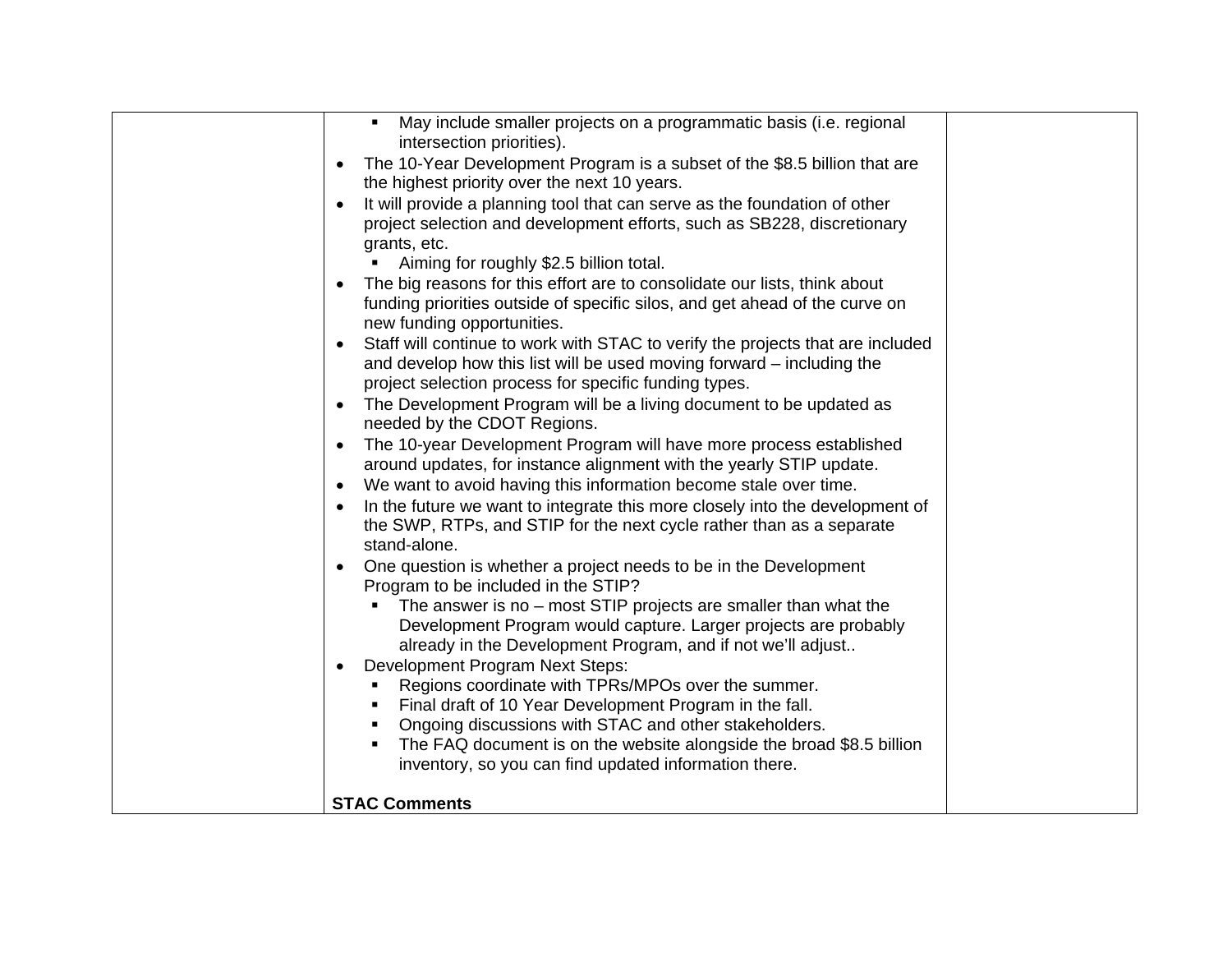|                       | Mack Louden: Is this something that could help fund projects that come up<br>$\bullet$                                                           |                  |
|-----------------------|--------------------------------------------------------------------------------------------------------------------------------------------------|------------------|
|                       | unexpectedly?                                                                                                                                    |                  |
|                       | Jeff Sudmeier: There is no specific funding attached to this, so not in that                                                                     |                  |
|                       | sense. But I would say that any significant project should be included here                                                                      |                  |
|                       | because it puts it on the table as something that's prioritized.                                                                                 |                  |
|                       | Thad Noll: Do you have a threshold amount for the size of these projects?<br>$\bullet$                                                           |                  |
|                       | If we don't set that I think the list will continue to grow.                                                                                     |                  |
|                       | Jeff Sudmeier: We intentionally didn't do that because the "major" nature of<br>$\bullet$                                                        |                  |
|                       | a project varies greatly between regions. We will rely on the folks in each                                                                      |                  |
|                       | region to tell us what is major to them. Those smaller projects we can                                                                           |                  |
|                       | include at a programmatic level rather than specific small projects.                                                                             |                  |
|                       | Norm Steen: Is the cost included here just meant to capture construction,<br>$\bullet$                                                           |                  |
|                       | or all the things that lead up to it like the EIS, ROW purchase, etc.?                                                                           |                  |
|                       | Jeff Sudmeier: It's meant to capture need, so if a project is in the pre-<br>$\bullet$<br>construction phase then it should include those costs. |                  |
|                       | Craig Casper: Will this be rolling like the STIP?<br>$\bullet$                                                                                   |                  |
|                       | Jeff Sudmeier: I think that makes sense for us to align it with the STIP                                                                         |                  |
|                       | update process. I anticipate that we'll update annually, and probably                                                                            |                  |
|                       | maintain a 10-year window.                                                                                                                       |                  |
|                       | Craig Casper: I think that when the Statewide Travel Model comes online it<br>$\bullet$                                                          |                  |
|                       | will be helpful in supporting some of the decision-making on this.                                                                               |                  |
|                       | Steve Cook: Is this 10 years including the STIP? Or 10 years beyond it?<br>$\bullet$                                                             |                  |
|                       | Jeff Sudmeier: It's meant to be 10 years from today, but anything that's in<br>$\bullet$                                                         |                  |
|                       | the STIP by definition has funding so we wouldn't need to include it here                                                                        |                  |
|                       | as well, unless it's an additional, unfunded phase to an existing STIP                                                                           |                  |
|                       | projects.                                                                                                                                        |                  |
|                       |                                                                                                                                                  |                  |
| SWP Lessons Learned / | We're in the midst of final steps and will provide a report to the STAC next<br>$\bullet$                                                        | No action taken. |
| Michelle Scheuerman   | month.                                                                                                                                           |                  |
| (Statewide Planning   | Outreach was conducted via interviews, surveys, STAC workshop, and<br>$\bullet$                                                                  |                  |
| Manager)              | TPR meetings, with over 100 total participants.                                                                                                  |                  |
|                       | Synthesized results are included in the STAC packet, with more detail<br>$\bullet$                                                               |                  |
|                       | coming in the report next month.                                                                                                                 |                  |
|                       | Organized by items to keep, items to improve, and new items to add.                                                                              |                  |
|                       |                                                                                                                                                  |                  |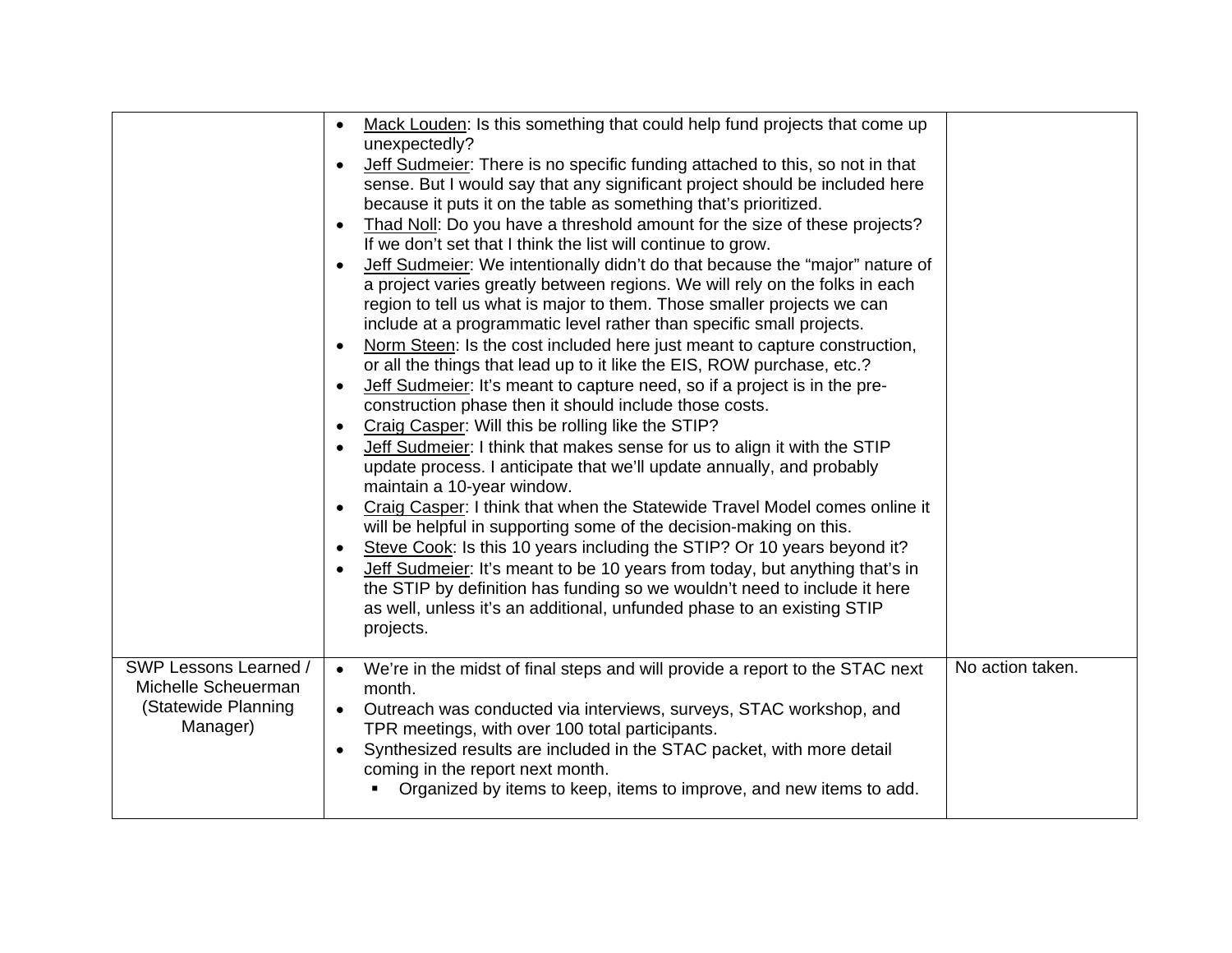|                                                                                                                         | We want to use a more proactive approach to this in the future $-$ ongoing<br>$\bullet$<br>planning and laying the foundational work now rather than waiting for SWP<br>kick-off in a few years' time.<br><b>STAC Workshop Summary:</b><br>$\bullet$<br>Brainstormed on lessons learned.<br>Identified and prioritized future informational topics.<br>Started discussions on improving plan integration.<br>٠<br>First in the series of workshops that we will hold.<br>$\blacksquare$<br><b>Next Steps:</b><br>$\bullet$<br>Starting mid-fall, rolling out informational sessions based on STAC<br>Workshop and TPR feedback on Lessons Learned.<br>❖ Could be at STAC or with individual TPRs.<br>Topics included:<br>❖ Better data coordination, role of emerging technologies, safety<br>data and planning, better connection between planning and<br>program distribution.<br>Will develop a framework for next plan development cycle and solicit<br>your feedback on it.<br>May consider the concept of STAC sub-committees on specific topics. |                  |
|-------------------------------------------------------------------------------------------------------------------------|---------------------------------------------------------------------------------------------------------------------------------------------------------------------------------------------------------------------------------------------------------------------------------------------------------------------------------------------------------------------------------------------------------------------------------------------------------------------------------------------------------------------------------------------------------------------------------------------------------------------------------------------------------------------------------------------------------------------------------------------------------------------------------------------------------------------------------------------------------------------------------------------------------------------------------------------------------------------------------------------------------------------------------------------------------|------------------|
| <b>Statewide Travel Model</b><br>Overview & Coordination<br>/ Erik Sabina (Information<br>Management Branch<br>Manager) | <b>Presentation</b><br>Development of the statewide travel model will be a great benefit for future<br>$\bullet$<br>planning activities. We want to share this with you so you can provide input<br>on what the model can and should do for you.<br>Currently we're in the early stages of model development - assembling a<br>$\bullet$<br>lot of data and will begin model construction soon.<br>Essentially, CDOT is borrowing the DRCOG model and adapting it for<br>$\bullet$<br>statewide purposes.<br>There are a number of reasons to build a model:<br>$\bullet$<br>Reduce project time and expenses for projects that used to build<br>project-specific models.<br>Improve consistency in traffic analysis between projects.<br>Allow for better "what if" analysis that is consistent between projects -<br>construction, land use, modes, etc.<br><b>STAC Comments</b>                                                                                                                                                                      | No action taken. |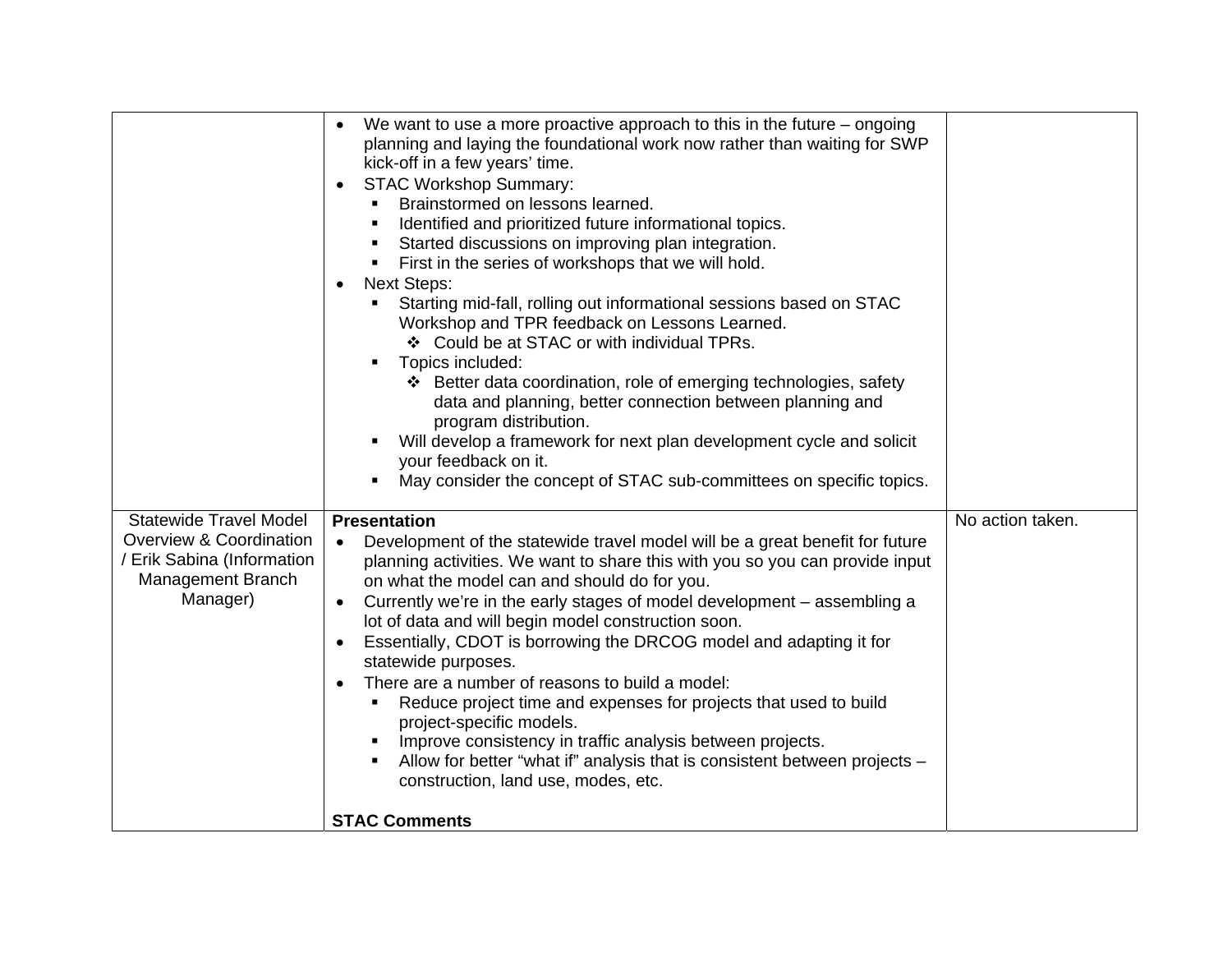| Norm Steen: Can the model show what would happen if you close a road?<br>$\bullet$<br>Erik Sabina: Yes, it depicts the behavior of the system, and you can<br>$\bullet$<br>change the system however you like to see how it behaves under new<br>conditions, such as a closure.                                                                                                                                                                                                                                                                                                                                                                                                                                                                                                                                                                                                                 |  |
|-------------------------------------------------------------------------------------------------------------------------------------------------------------------------------------------------------------------------------------------------------------------------------------------------------------------------------------------------------------------------------------------------------------------------------------------------------------------------------------------------------------------------------------------------------------------------------------------------------------------------------------------------------------------------------------------------------------------------------------------------------------------------------------------------------------------------------------------------------------------------------------------------|--|
| <b>Presentation</b><br>Will be an Activity Based Model (ABM), which is more fleshed-out,<br>detailed, and specific than older trip-based models, and can give you<br>modal, demographic, economic, and regional comparisons with better<br>insights.<br>Overall it provides a more realistic representation of the state and its<br>transportation network.                                                                                                                                                                                                                                                                                                                                                                                                                                                                                                                                     |  |
| <b>STAC Comments</b><br>Becky Karasko: What is the detail level for the road network?<br>$\bullet$<br>Erik Sabina: We use collectors and above.                                                                                                                                                                                                                                                                                                                                                                                                                                                                                                                                                                                                                                                                                                                                                 |  |
| <b>Presentation</b><br>Basic model outputs include:<br>VMT<br>٠.<br>Travel speeds by time of day (probably 7 time periods)<br>Travel delay by time of day (probably 7 time periods)<br>Traffic volumes by time of day (probably 7 time periods)<br>Mode choice<br>Truck volumes<br>Number of trips and miles driven by demographic group<br>Trips by any mode origination from or destined to any location<br>Elements for school buses, trucks, etc.<br>Data is structured in a way that ties trips to specific types of people, i.e.<br>$\bullet$<br>retirees, students, etc.<br>A typical model run is anticipated to take 24 hours.<br>$\bullet$<br>Can be used by different types of audiences: senior management,<br>$\bullet$<br>planners, project engineers, planning partners, and the public.<br>Use in SWP/RTP development could include:<br><b>Needs</b><br>High priority corridors |  |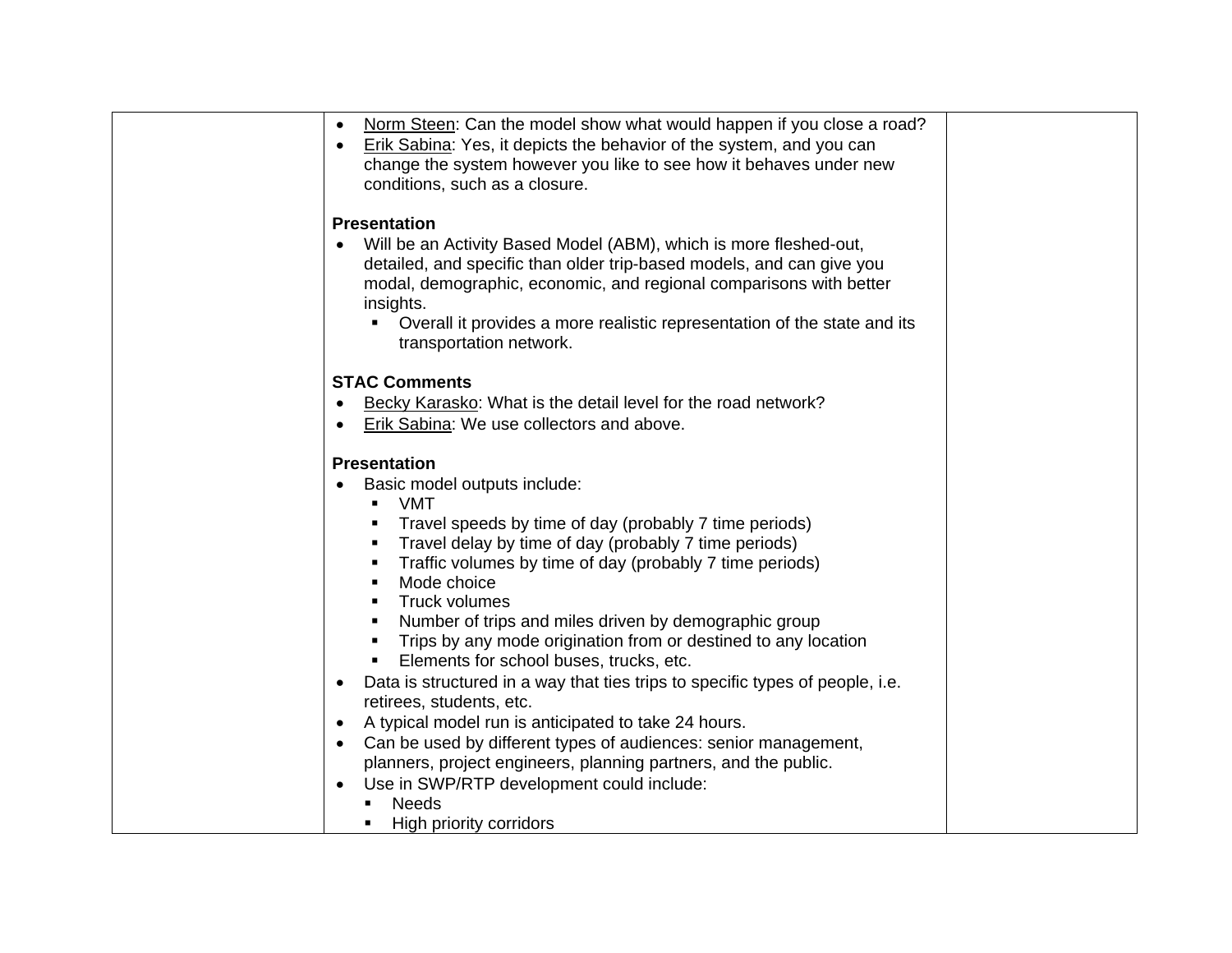| • Project outcomes                                                                                                                                     |  |
|--------------------------------------------------------------------------------------------------------------------------------------------------------|--|
| CDOT staff will work with all planning partners to make sure that we are<br>$\bullet$                                                                  |  |
| able to address their needs moving forward.                                                                                                            |  |
| Future scenario planning via the model will help us think about potential<br>$\bullet$                                                                 |  |
| impacts of emerging technologies, pricing changes, tolling, mode choices,                                                                              |  |
| and changes to the economy.                                                                                                                            |  |
| Aiming to have the model operational in 2017 and will be seeking input                                                                                 |  |
| from stakeholders on an ongoing basis.                                                                                                                 |  |
|                                                                                                                                                        |  |
| <b>STAC Comments</b>                                                                                                                                   |  |
| Norm Steen: One of the non-transportation priorities in the state is                                                                                   |  |
| broadband internet, which could drastically impact travel patterns in rural                                                                            |  |
| Colorado. Where would something like that fit into this model?                                                                                         |  |
| Erik Sabina: We could run that as a scenario by eliminating different types<br>$\bullet$                                                               |  |
| of trips based on the potential impacts and seeing what that does to the                                                                               |  |
| system.                                                                                                                                                |  |
| Debra Perkins-Smith: We could do some research on that and see what<br>$\bullet$                                                                       |  |
| potential impacts might be.                                                                                                                            |  |
| Gary Beedy: How will you model all of the out-of-state traffic from tourism,<br>$\bullet$                                                              |  |
| freight, etc.? How can you capture the interconnection between Colorado<br>and other states?                                                           |  |
|                                                                                                                                                        |  |
| Erik Sabina: The model includes internal-external travel showing trips that<br>pass the borders and where they go within the state, separated by truck |  |
| and passenger. This is not a commodity model, but a vehicle model, so it                                                                               |  |
| won't show what freight is going to each place, only the vehicle.                                                                                      |  |
| Gary Beedy: Will there be a possibility to look at other routes from                                                                                   |  |
| surrounding states that impact travel within the state, such as 4-laning of                                                                            |  |
| <b>US 287?</b>                                                                                                                                         |  |
| Erik Sabina: In this model we don't include other states' networks, but we<br>$\bullet$                                                                |  |
| can look at their results and enter those on the border areas.                                                                                         |  |
| Kevin Hall: How does this model differ from a regional model like that of La<br>$\bullet$                                                              |  |
| Plata Co. and are you collaborating with them on scrubbing data to make                                                                                |  |
| sure it's representative of reality?                                                                                                                   |  |
| Erik Sabina: We are supporting that effort and collaborating to make sure<br>$\bullet$                                                                 |  |
| that we both get the best data possible. It makes sense for specific areas                                                                             |  |
| to have individual models both in terms of the size of the data, speed of                                                                              |  |